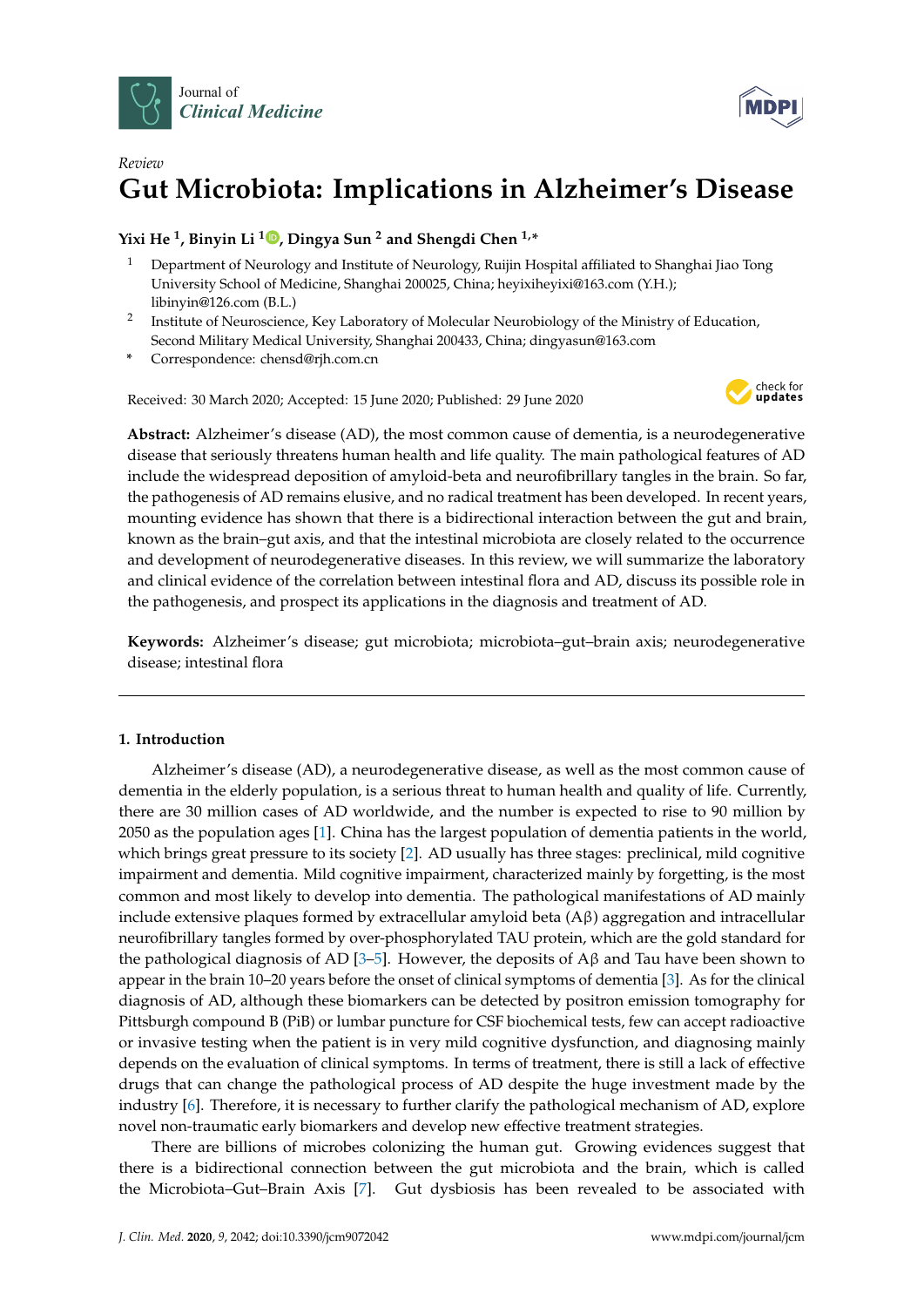neurodegenerative diseases, such as Parkinson's disease and Huntington's disease [\[8](#page-13-4)[–10\]](#page-13-5). Currently, accumulating evidence supports the hypothesis that gut microbiota are closely related to the occurrence and development of many neurological diseases [\[7,](#page-13-3)[11\]](#page-13-6). Experimental studies have shown that intestinal flora regulate brain functions such as learning and memory [\[12\]](#page-13-7). The intestinal microbiota can secrete a large amount of amyloids and lipopolysaccharide, which may lead to changes in signaling pathways and the production of pro-inflammatory factors, leading to  $A\beta$  deposition [\[13\]](#page-13-8). More importantly, the composition and function of gut microbiota can affect the pathophysiology of age-related cognitive impairment and dementia, suggesting that changes of intestinal flora may be one of the causes of AD [\[14](#page-13-9)[–17\]](#page-13-10). Despite the fact that many excellent reviews have discussed the associations between gut microbiota and their role in AD and other neurodegenerative disorders [\[18–](#page-13-11)[22\]](#page-13-12), an in-depth comprehensive literature revision on the gut microbiota implications in AD is still greatly needed in order to understand the pathogenesis and to develop possible therapeutic and diagnostic strategies. Here, we intend to summarize gut microbiota alterations in AD patients and discuss their possible roles in the pathogenesis, and prospect its clinical implications.

## **2. Gut Microbiota Alterations in AD Patients**

The studies of gut microbiota alterations in AD patients are summarized in Table [1.](#page-2-0) Analysis of intestinal flora in patients with AD-related cognitive dysfunction was first conducted by Cattaneo A and his colleagues [\[23\]](#page-13-13). In patients with cognitive impairment and brain amyloidosis (*n* = 40), patients with cognitive impairment without brain amyloidosis (*n* = 33) and healthy controls (*n* = 10), they measured the abundance of selected bacterial gut microbiota taxa in the feces, as well as the levels of cytokines and inflammatory factors in the blood. The characteristics of AD patients and healthy controls were of no significant difference regarding age, gender and body mass index. They found an increased abundance of the pro-inflammatory species Escherichia/Shigella in the intestinal flora of people with cognitive impairment and brain amyloidosis, while the abundance of anti-inflammatory species E. Rectale decreased. Moreover, the levels of pro-inflammatory cytokines IL-1β, NLRP3 and CXCL2 were positively correlated with inflammatory Escherichia/Shigella abundance and negatively correlated with anti-inflammatory E. Rectale. Haran JP and his colleagues recruited AD patients (*n* = 24, with average age 84.7 years) and gender-matched controls (*n* = 51, with average age 83.0 years), in which there were no significant difference in age, gender or medical history between the groups. They showed that the proportion of bacteria capable of synthesizing butyrate in the microbiota of AD patients' feces decreased, while the abundance of pro-inflammatory bacteria increased [\[24\]](#page-14-0). They also found that fecal samples from elderly patients with AD could induce lower expression level of p-glycoprotein (a key mediator of intestinal homeostasis) in intestinal epithelial cells in vitro, and p-glycoprotein dysregulation would contribute directly to inflammatory disorders of the intestine. These studies suggest that disturbance in the gut microbiota, which leads to loss of intestinal homeostasis and inflammation, may underlie neurodegenerative disease.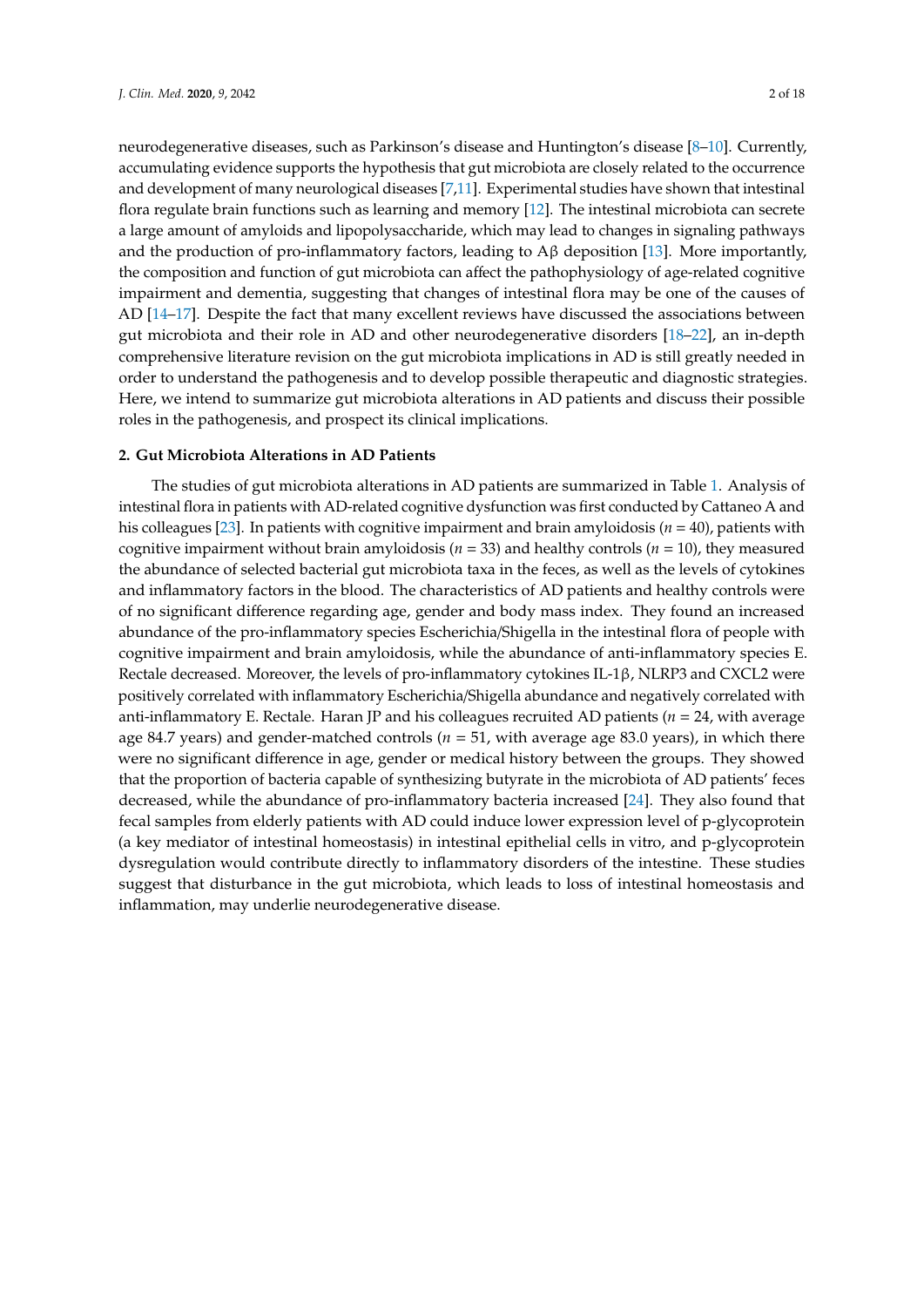|       | Age           | Clinical<br>Evaluation | Alterations of Abundance at the Different Taxa Level |                                                              |                                                          |                                                                                                                                                                                       |                                                                                                                                                                                    |                          |
|-------|---------------|------------------------|------------------------------------------------------|--------------------------------------------------------------|----------------------------------------------------------|---------------------------------------------------------------------------------------------------------------------------------------------------------------------------------------|------------------------------------------------------------------------------------------------------------------------------------------------------------------------------------|--------------------------|
| Cases |               |                        | Phylum                                               | Class                                                        | Order                                                    | Family                                                                                                                                                                                | Genus                                                                                                                                                                              | References               |
| 33    | 74.85 (11.37) | MMSE; MoCA             | ↑ Proteobacteria<br><b>J</b> Firmicutes              | ↑ Gammaproteobacteria<br>↓ Clostridia                        | ↑ Enterobacteriales<br>$\downarrow$ Clostridiales        | ↑ Enterobacteriaceae<br>L Clostridiaceae,<br>Lachnospiraceae,<br>Ruminococcaceae                                                                                                      | J Blautia, Ruminococcus                                                                                                                                                            | Liu, et al. 2019         |
| 30    | 66.3(5.1)     | MMSE; MTA              |                                                      |                                                              |                                                          |                                                                                                                                                                                       | ↑ Bifidobacterium, Blautia,<br>Dorea, Escherichia,<br>Lactobacillus, Streptococcus<br>↓ Alistipes, Bacteroides,<br>Parabacteroides,<br>Paraprevotella, Sutterella                  | Li, et al. 2019          |
| 24    | 84.7 (8.1)    | <b>CDR</b>             |                                                      |                                                              |                                                          |                                                                                                                                                                                       | ↑ Alistipes, Bacteroides,<br>Barnesiella, Collinsella,<br>Odoribacter<br>L Eubacterium,<br>Lachnoclostridium, Roseburia                                                            | Haran, et al.<br>2019    |
| 43    | 70.12 (8.78)  | MMSE; ADL;<br>CDR; PiB | ↑ Actinobacteria<br>L Bacteroidetes                  | ↑ Actinobacteria, Bacilli<br>↓ Bacteroidia,<br>Negativicutes | ↑ Lactobacillales<br>↓ Bacteroidales,<br>Selenomonadales | ↑ Enterococcaceae,<br>Lactobacillaceae,<br>Ruminococcaceae<br>L Bacteroidaceae,<br>Lanchnospiraceae,<br>Veillonellaceae                                                               | ↑Subdoligranulum<br>JBacteroides,<br>Lachnoclostridium                                                                                                                             | Zhuang et al.<br>2018    |
| 40    | 71 (7.0)      | MMSE;<br>Amyloid PET   |                                                      |                                                              |                                                          |                                                                                                                                                                                       | ↑ Escherichia/Shigella<br>↓ Bacteroides fragilis,<br>Eubacterium rectale                                                                                                           | Cattaneo, et al.<br>2017 |
| 25    | 71.3(7.3)     | CDR; CSF<br>marker     | ↑ Bacteroidetes<br>↓ Firmicutes,<br>Actinobacteria   |                                                              |                                                          | ↑ Bacteroidaceae,<br>Rikenellaceae,<br>Gemellaceae<br>J Ruminococcaceae,<br>Bifdobacteriaceae,<br>Clostridiaceae,<br>Mogibacteriaceae,<br>Turicibacteraceae,<br>Peptostreptococcaceae | ↑ Alistipes, Bacteroides,<br>Bilophila, Blautia, Gemella,<br>Phascolarctobacterium<br>↓ Adlercreutzia,<br>Bifdobacterium, cc115,<br>Clostridium, Dialister, SMB53,<br>Turicibacter | Vogt, et al. 2017        |

**Table 1.** Gut microbiota alterations in patients with Alzheimer's disease.

<span id="page-2-0"></span>Abbreviations: Age, years (SD); MMSE, Mini-Mental State Examination; ADL, Activities of Daily Living; CDR, Clinical Dementia Rating; MoCA, Montreal Cognitive Assessment; Amyloid PET, amyloid positron-emission tomography (PET) with 18 F-Florbetapir; PiB, Positron emission tomography for Pittsburgh compound B to detect and quantify Aβ deposition; MTA, Medial temporal atrophy score measured by structural MRI; CSF marker, CSF biochemical tests including Aβ42, Aβ40, phosphorylated tau. ↑, increased abundance; ↓, decreased abundance.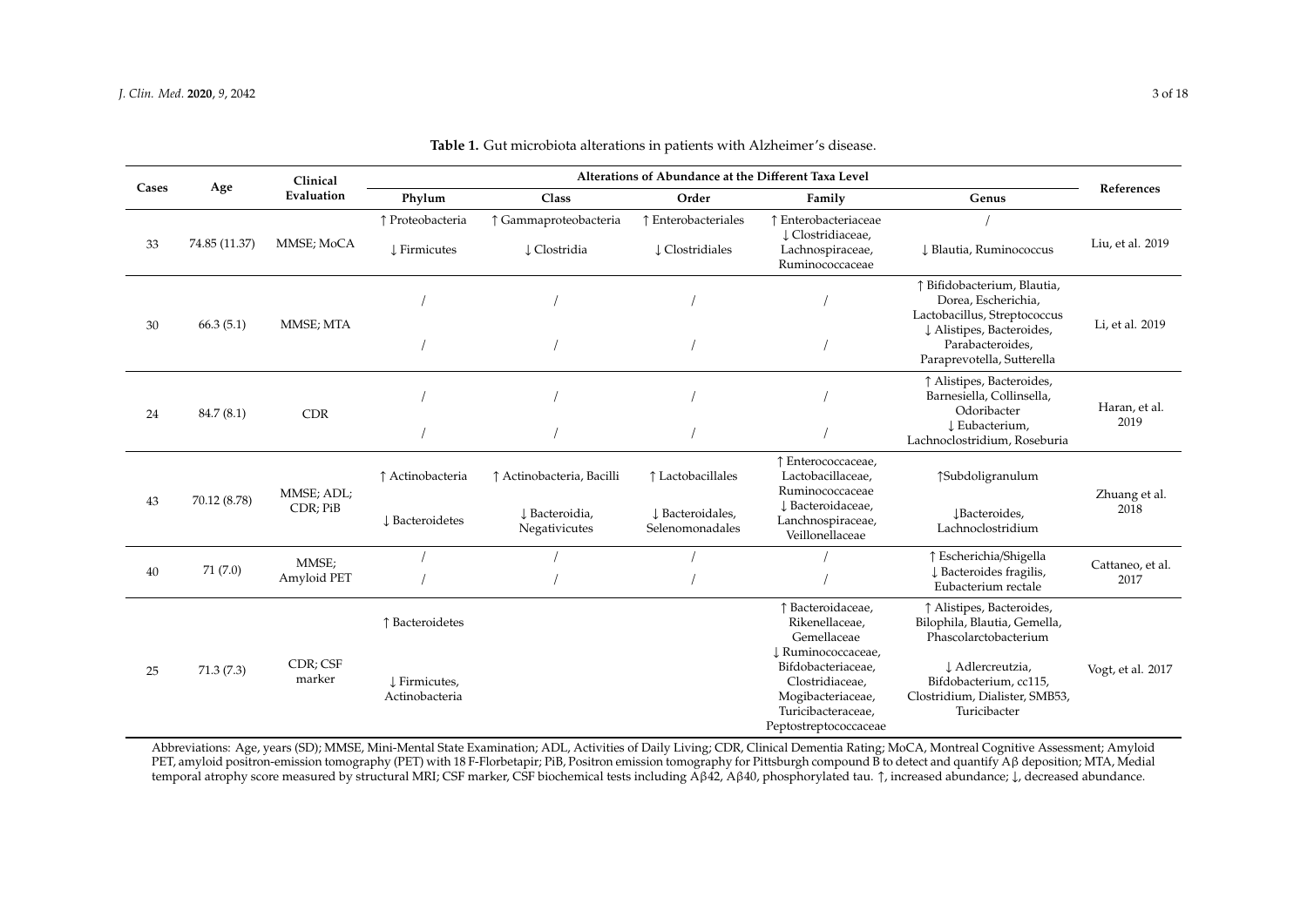Vogt et al. examined the composition of intestinal microbiota of AD patients (*n* = 25) and controls (*n* = 25). The characteristics of patients with AD and healthy controls were of no significant differences in age, gender, ethnicity, body mass index or diabetes status [\[25\]](#page-14-1). The results showed that the intestinal microbial diversity decreased in AD patients. Compared with the control group, the abundance of Firmicutes and Actinobacteria in AD patients was lower, while the abundance of Bacteroidetes was higher. They also analyzed the correlation between the levels of genera abundance and the cerebrospinal fluid biomarkers for AD, and suggested that AD should be included in the list of diseases associated with microbial changes in the gut. Zhuang ZQ et al. collected fecal samples from AD patients (*n* = 43) and normal controls (*n* = 43), and analyzed the fecal flora composition [\[26\]](#page-14-2). There was no significant difference in education and comorbidities of hypertension, diabetes mellitus, hypercholesterolemia and coronary heart disease between AD patients and normal controls. They found that several bacteria taxa in AD patients were changed at taxonomic levels. They further demonstrated that the decreased abundance of Bacteroides and Lachnoclostridium at genus level may represent the alterations at the family level in the intestinal bacteria of AD patients.

Cognitive dysfunction is the clinical characteristic of AD. Although studies have suggested changes in the intestinal flora of AD, it is unclear whether these changes are related to patients' cognitive dysfunction. Liu P et al. recruited a total of 97 subjects (33 AD, 32 aMCI and 32 healthy controls), in which all were right-handed, aged 50 to 85 years, with at least six years of education. They found a decrease in fecal microbial diversity and significant differences in microbial composition in AD patients compared to aMCI patients and healthy controls [\[27\]](#page-14-3). Compared with the control group, in the feces of AD patients, the proportion of Firmicutes decreased significantly, while the abundance of Proteobacteria increased. Gammaproteobacteria, Enterobacteriales and Enterobacteriaceae were shown to have an enriched prevalence from aMCI to AD patients. There was a significant correlation between clinical severity score and changes in microflora abundance in patients with AD. In our study, a total of 90 subjects (30 AD, 30 aMCI and 30 healthy controls) were recruited, and the characteristics of patients with AD and MCI and healthy controls were of no significant differences in age, gender, education, body mass index or constipation. The mini-mental State Examination (MMSE) scale was evaluated, and the composition of gut and blood bacterial communities was determined by 16S ribosomal RNA gene sequencing [\[28\]](#page-14-4). Our results showed that patients with AD have similar intestinal flora to those with MCI. Compared with the control group, the abundance of Alistipes, Bacteroides, Parabacteroides, Sutterella and Paraprevotella in the fecal samples of AD patients was decreased. Notably, the reduction of Bacteroides has been reported in another report [\[26\]](#page-14-2), which suggests that this genus may be a protective factor of AD. The proportion of Dorea, Lactobacillus, Streptococcus, Escherichia, Bifidobacterium and Blautia in the fecal samples of AD patients was increased, among which the increased abundance of Blautia and Dorea was correlated with a decreased MMSE score, suggesting that they were risk factors for the development of AD. The abundance of Escherichia in the blood and stool samples of AD and MCI patients was increased, suggesting that Escherichia may be involved in the pathogenesis of AD, given that the deposition of  $A\beta$  in the brain of AD patients may be associated with central bacterial infection and inflammation.

## **3. The Pathogenic Role of Gut Microbiota in AD**

#### *3.1. Gut Microbiota Alterations in AD Models*

Many studies have shown that changes in intestinal flora composition lead to increased intestinal barrier permeability and systemic inflammation, which impairs the blood–brain barrier, promotes neuroinflammation, and ultimately results in neurodegeneration (Figure [1\)](#page-4-0). It is proposed that the alterations in the network composed of intestinal flora, mucosal immune system and enteric nervous system could represent a common path driving the onset of neurodegenerative diseases [\[29](#page-14-5)[–31\]](#page-14-6).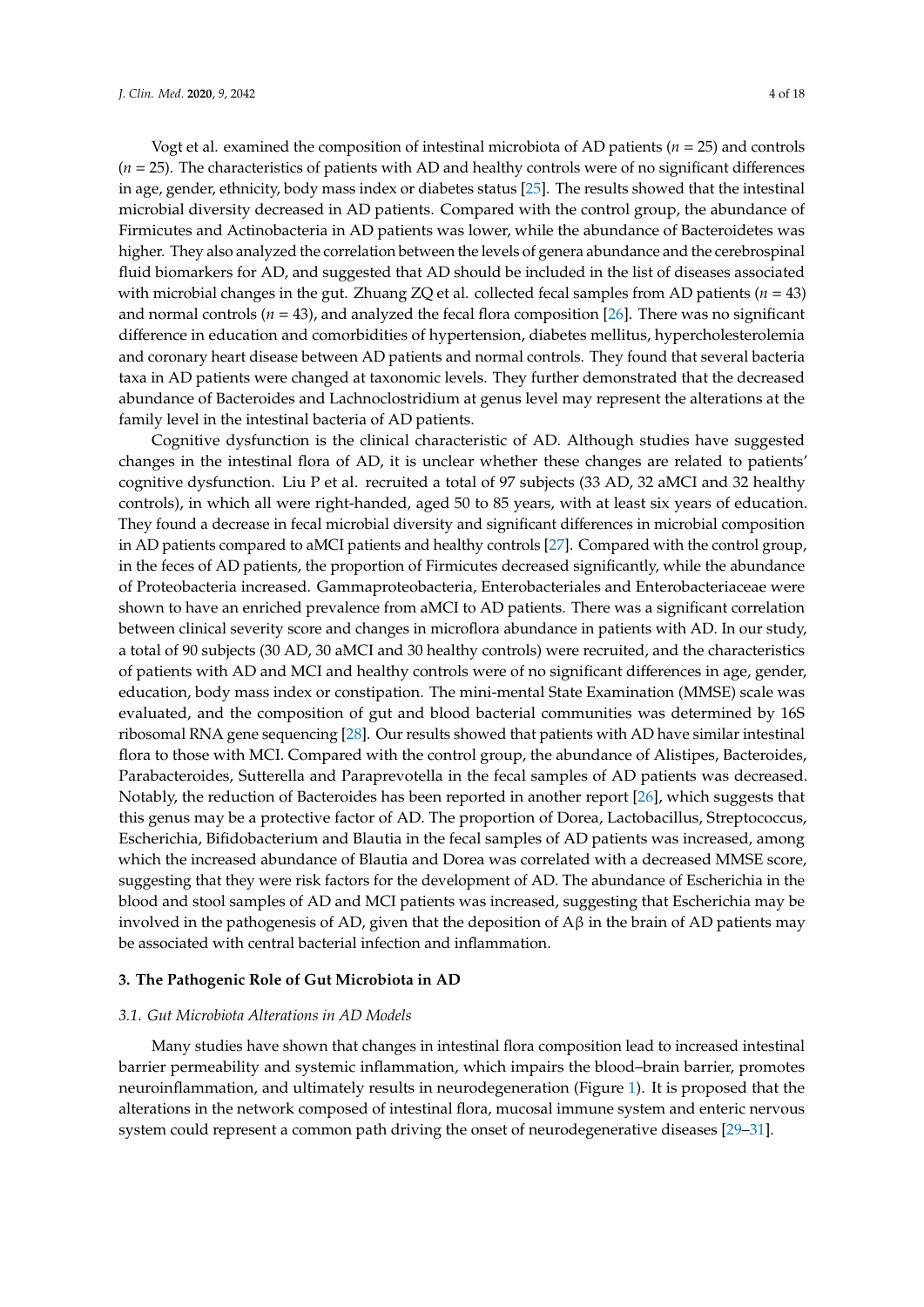<span id="page-4-0"></span>

**Figure 1.** The microbiota–gut–brain axis in AD. The microbiota–gut–brain axis is a bidirectional **Figure 1.** The microbiota–gut–brain axis in AD. The microbiota–gut–brain axis is a bidirectional communication system that includes neural, immune, endocrine and metabolic pathways. Dysbiosis communication system that includes neural, immune, endocrine and metabolic pathways. Dysbiosis of gut microbiota would affect the permeability of the intestinal barrier (IB), induce the leak of the of gut microbiota would affect the permeability of the intestinal barrier (IB), induce the leak of the brain–blood–barrier (BBB), and aggravate neuroinflammation and AD pathologies. brain–blood–barrier (BBB), and aggravate neuroinflammation and AD pathologies.

Many studies have shown significant alterations in gut microbiota in AD mouse models (Table Many studies have shown significant alterations in gut microbiota in AD mouse models (Table [2\)](#page-5-0). 2). Peng W et al. compared the intestinal flora composition of AD model SAMP8 mice and control Peng W et al. compared the intestinal flora composition of AD model SAMP8 mice and control SAMR1 mice by 16S rRNA gene and metagenomic sequencing analysis. The results showed that the SAMR1 mice by 16S rRNA gene and metagenomic sequencing analysis. The results showed that the characteristic composition of intestinal microbiota of SAMP8 mice was significantly different from characteristic composition of intestinal microbiota of SAMP8 mice was significantly different from that of SAMR1 mice. Network analysis showed that the correlation density and clustering of operational taxonomic units in the intestinal flora of SAMP8 mice decreased [\[32\]](#page-14-7). Importantly, they observed that the abundance of norank f Lachnospiraceae and unclassified f Lachnospiraceae were increased in  $\operatorname{SAMP8}$ mice, which is consistent with a report showing the upregulation of *Lachnospiraceae* in AD patients [\[25\]](#page-14-1). Moreover, the abundance of *Alistipes* increased in SAMP8 mice, which have also been found to be more abundant in AD patients [\[25\]](#page-14-1). These consistent alterations in patients and animal models suggest the importance of theses taxa on AD pathogenesis. Zhan G. et al. found that 27 intestinal bacteria at 6 phylogenetic levels in SAMP8 mice were different from those in SAMR1 mice [\[33\]](#page-14-8). The pseudo germ-free mice showed significantly reduced cognitive function, and they showed improved behavioral and α, β diversity indices after being transplanted with the fecal bacteria of SAMR1 mice instead of SAMP8 mice. These results suggest that cognitive dysfunction in SAMP8 mice is associated with the abnormal composition of intestinal flora. Studies by Shen L. et al. on APP/PS1 transgenic mice, another AD mouse model, showed that the mice at 6 months had spatial learning and memory impairment, which was further worsened at 8 months [\[34\]](#page-14-9). They found that with the growth of age, the microbial diversity of APP/PS1 mice decreased. The abundance of Helicobacaceae and Desulfovibrionaceae at the family level, and Odoribacter and Helicobacter at the genus level were significantly increased in APP/PS1 mice, while the abundance of Prevotella was significantly decreased [\[34\]](#page-14-9). Interestingly, *Prevotellaceae* showed increasing abundance from 3.05% at 3 months old, 5.03% at 6 months old, to 10.30% at 8 months old, suggesting the association of this bacterial taxon with aging in APP/PS1 mice. Some studies on AD mouse models have shown increased levels of pro-inflammatory bacteria in the intestinal flora. For example, Bauerl C et al. compared the intestinal flora of APP/PS1 mice with their wild-type littermates. They found that the bacterial profiles were similar at 3 months, but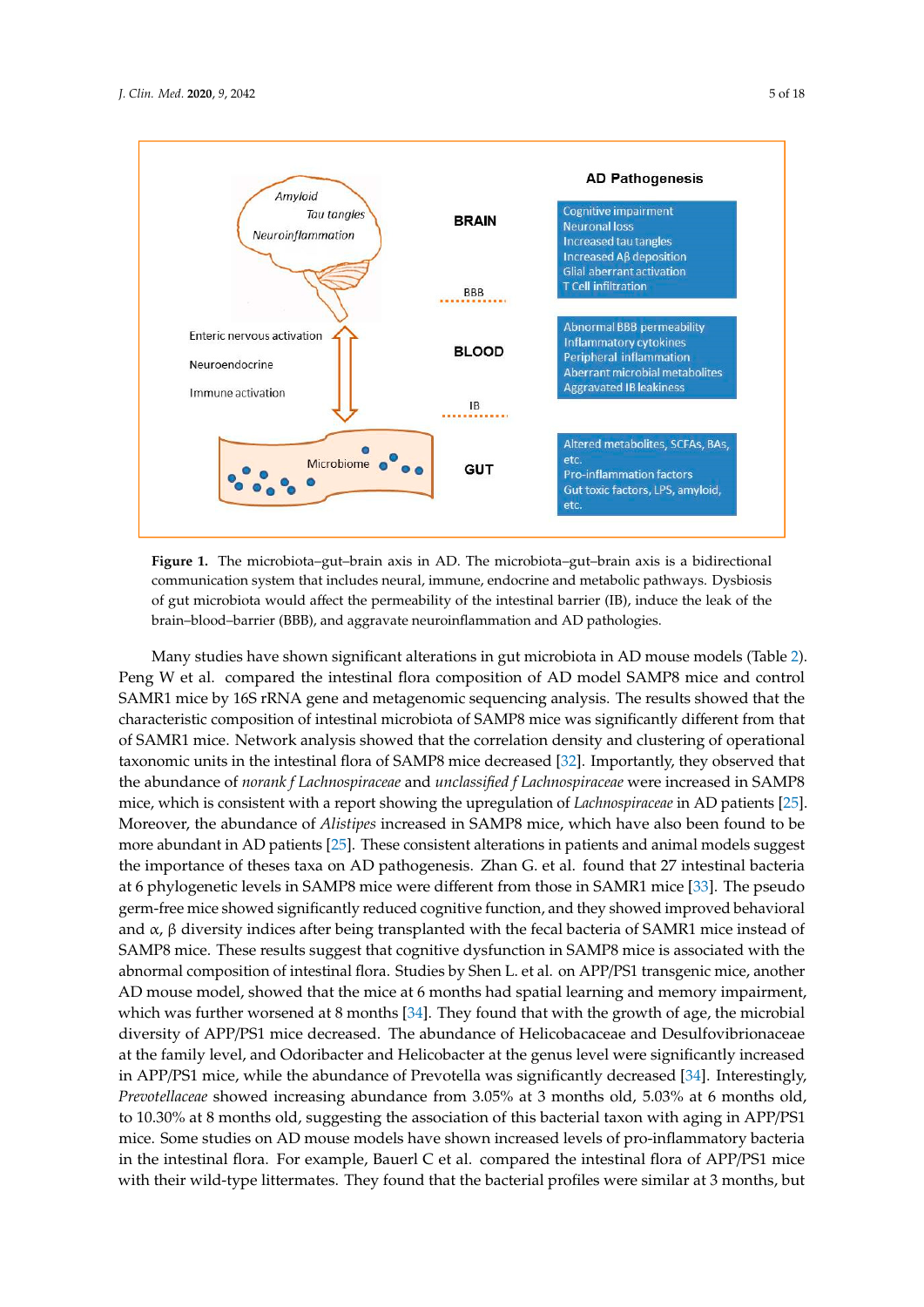the populations were different at 6 months. As age increases, Turicibacteriaceae and Rikenellaceae increased in all groups, although total Bacteroidetes remained stable. Proteobacteria, especially of the genus Sutterella, were specifically increased at 6 months in APP/PS1 mice. Moreover, the inflammation related family Erysipelotrichaceae was more abundant in APP/PS1 mice at 24 months, which suggested that AD pathology in mice shifts the gut microbiota towards profiles like inflammatory disorders [\[35\]](#page-14-10).

<span id="page-5-0"></span>

| <b>AD</b> Model | Control   | Age               | <b>Alterations of Abundance</b>                                                                                                                                                                                                                                                                                                                                                                                                                                                                                              | References                    |
|-----------------|-----------|-------------------|------------------------------------------------------------------------------------------------------------------------------------------------------------------------------------------------------------------------------------------------------------------------------------------------------------------------------------------------------------------------------------------------------------------------------------------------------------------------------------------------------------------------------|-------------------------------|
| APP/PS1         | WT        | 3, 6 and 8 months | At 3, 6 and 8 months: $\uparrow$<br>Helicobacteraceae, Desulfovibrionaceae,<br>Odoribacter, Helicobacter; $\downarrow$ Prevotella.<br>At 6 and 8 months: $\uparrow$ Coriobacteriaceae;<br>$\downarrow$ Ruminococcus.                                                                                                                                                                                                                                                                                                         | Shen et al. 2017              |
| APP/PS1         | <b>WT</b> | 6 and 24 months   | At 6 and 24 months: <i>[Proteobacteria</i> ,<br>Sutterella; <i>JRikenellaceae</i> .<br>At 24 months: $\uparrow$ Erysilopelotrichaceae.                                                                                                                                                                                                                                                                                                                                                                                       | Bauerl et al. 2018            |
| 5xFAD           | <b>WT</b> | 9 weeks           | <i>fFirmicutes, Clostridium leptum group;</i><br>$\downarrow$ Bacteroidetes.                                                                                                                                                                                                                                                                                                                                                                                                                                                 | Brandscheid C.<br>et al. 2017 |
| SAMP8           | SAMR1     | 7 months          | ¿Deferribacteres, Deferribacteres,<br>Deltaproteobacteria, Deferribacterales,<br>Desulfovibrionales, Mollicutes RF9,<br>Clostridiales vadinBB60 group,<br>Desulfovibrionaceae, Christensenellaceae,<br>Family XIII, Deferribacteraceae,<br>Ruminococcaceae, Mucispirillum,<br>Serratia, Family XIII AD3011 group,<br>Christensenellaceae R-7 group,<br>Subdoligranulum, Desulfovibrio,<br>Ruminiclostridium 9, Coprococcus 1,<br>Ruminococcaceae UCG 004,<br>Lachnospiraceae NK4A136 group,<br>Lachnospiraceae oscillibacter | Zhan et al. 2018              |
| SAMP8           | SAMR1     | 8 months          | ↑norank f Lachnospiraceae, Alistipes,<br>Odoribacter, unclassified f<br>Lachnospiraceae, Akkermansia in<br>SAMP8; $\uparrow$ norank_f Bacteroidales S24-7<br>group, Prevotella 9, Parasutterella,<br>Butyrivibrio in SAMR1.                                                                                                                                                                                                                                                                                                  | Peng et al. 2018              |

| <b>Table 2.</b> Gut microbiota alterations in AD mice. |
|--------------------------------------------------------|
|                                                        |

**Abbreviations** SAMP8: senescence accelerated mouse prone 8 mice; SAMR1: senescence-accelerated mouse resistant 1 mice; APP/PS1: APPswe/PS1dE9 mice; 5xFAD: 5xFAD (APP K670N, M671L, I716V, PS1 M146L, L286V) mice; WT: wild type; ↑, increased abundance; ↓, decreased abundance.

## *3.2. Gut Microbiota and Neuroinflammation*

Intestinal flora is closely associated with neuroinflammation, and this is crucial for the pathogenesis of AD [\[36](#page-14-11)[,37\]](#page-14-12). Gram-negative facultative anaerobe Bacteroides fragilis constitutes a considerable proportion of the microbial community in the human gastrointestinal tract. Like most gram-negative bacilli, Bacteroides fragilis secretes an unusual mixture of neurotoxins, including pro-inflammatory lipopolysaccharides (LPS). Zhao Y et al. reported that the level of LPS of AD patients increased by two times in the neocortex and three times in the hippocampus compared with the control group of the same age, and LPS mainly existed around the nucleus [\[38,](#page-14-13)[39\]](#page-14-14). Notably, Bacteroides fragilis and the neurotropic herpes simplex virus 1 share a common final pathway after activating NF-κB (p50/p65) [\[40,](#page-14-15)[41\]](#page-14-16). Using the co-culture system of human neuronal-glial cells, Zhao Y et al. found that when lipopolysaccharide BF-LPS was added, presynaptic neurexin-1 (NRXN-1), synaptosomal-associated phosphoprotein-25 (SNAP-25), phosphoprotein synapsin-2 (SYN-2), postsynaptic protein neuroligin (NLGN), the sh3-ankyrin repeat domain and proline-rich cytoskeletal scaffolding protein (SHANK3) were all significantly down-regulated [\[42\]](#page-14-17). Moreover, the DNA transcription products in the culture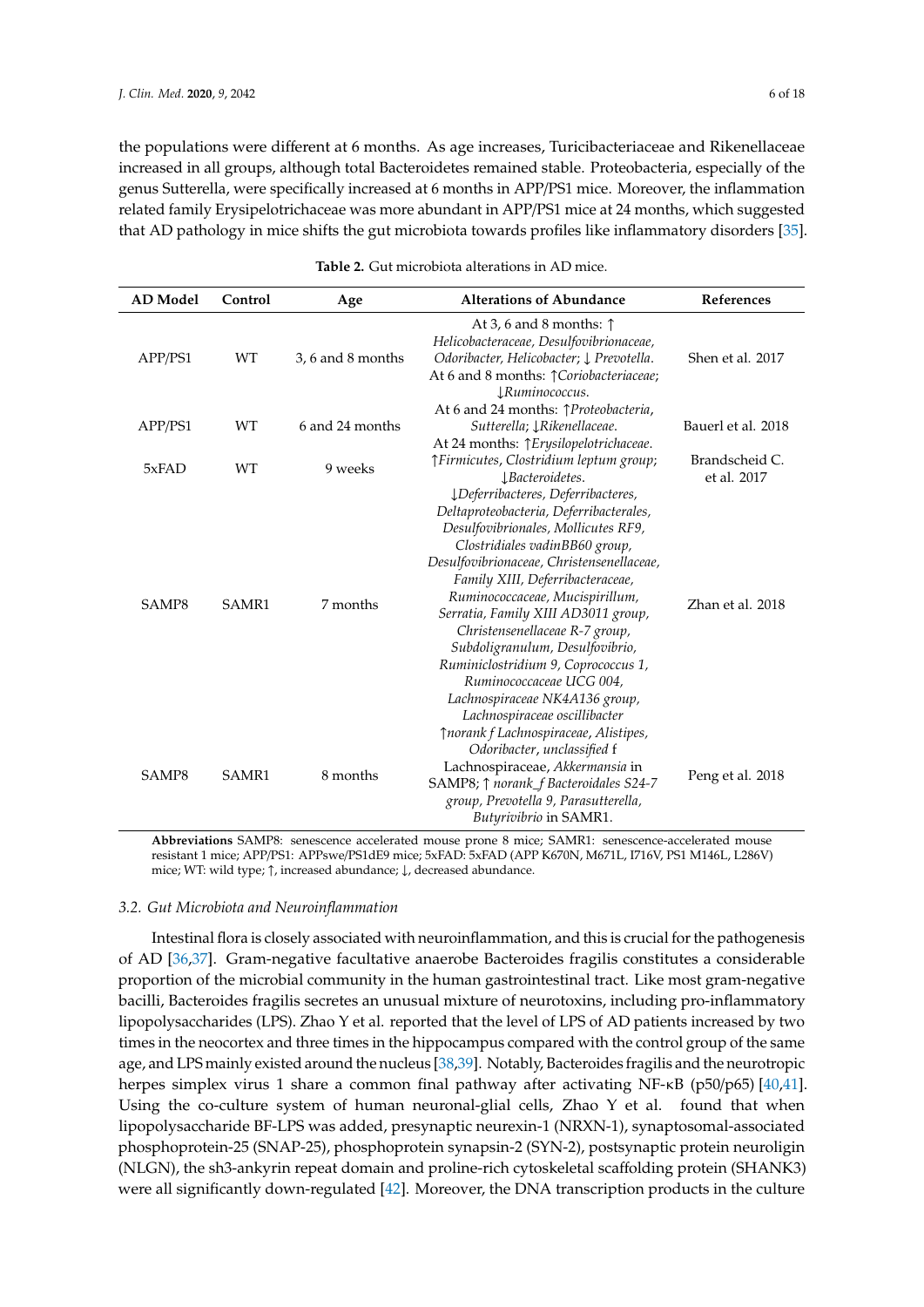cells were reduced when stimulated by LPS [\[43\]](#page-15-0). These studies suggest that pro-inflammatory toxins secreted by gastrointestinal bacteria may "leak" into the circulation and then enter the brain, causing neuroinflammation and affecting neuronal function.

Using the 5XFAD AD mouse model, Wang X et al. found that intestinal flora composition changed and led to the peripheral accumulation of phenylalanine and isoleucine, which further stimulated the differentiation and proliferation of pro inflammatory T helper 1 (Th1) cells [\[44\]](#page-15-1). The peripheral Th1 cells infiltrating into the brain are associated with microglia M1 activation, which lead to neuroinflammation. They also found that the levels of phenylalanine and isoleucine and the quantity of Th1 cells were elevated in the blood of patients with mild cognitive impairment. These results suggest that neuroinflammation caused by metabolic abnormalities due to intestinal flora imbalance may be associated with AD. Inflammation of the brain is not always a response to local primary insults in the periphery. However, by using a drosophila AD model, Wu SC et al. demonstrated that intestinal bacterial infection can stimulate immune cell recruitment into the brain, thus aggravating the progress of AD. This work emphasized the importance of gut–brain crosstalk in neurodegenerative diseases [\[45\]](#page-15-2). Minter MR et al. found that long-term combinatorial broad-spectrum antibiotic treatment would change the composition and diversity of gut microbes in APPSWE/PS1∆E9 mice, reduce Aβ plaque deposits and attenuate glial activation, suggesting the diversity of gut microbiota can regulate the host's innate immunity and affect  $A\beta$  amyloidosis [\[46\]](#page-15-3).

## *3.3. Intestinal Metabolites*

Changes in intestinal flora can cause alterations in intestinal metabolites. By using stable isotope labeling combined with liquid chromatography-tandem mass spectrometry, Zheng J et al. found that the contents of nine short-chain fatty acids (SCFAs) were significantly different between AD and wild type mouse fecal samples [\[47\]](#page-15-4). The level of propionic acid, isobutyric acid, 3-hydroxy butyric acid and 3-hydroxy isopropyl acid were reduced, while lactic acid, 2-hydroxy butyric acid, 2-hydroxy isobutyric acid, levulinic acid and valproic acid were increased. SCFAs are metabolites produced mainly by the intestinal flora from undigested fibers and proteins. As these molecules can act as G-protein-coupled receptor activators and histone deacetylase inhibitors, the changes of SCFAs in the feces of AD mice may be associated with the pathology of AD [\[47\]](#page-15-4). SCFAs have been shown to be able to inhibit the aggregation of  $A\beta$  in vitro [\[48\]](#page-15-5). Zhang L et al. compared the fecal microbiota and fecal SCFAs composition of wild-type and AD mice at different ages [\[49\]](#page-15-6). The results showed that the composition and diversity of the microbiota in AD mice were disturbed, and SCFAs levels were decreased, which may be related to the amyloid deposition and ultrastructural abnormalities in AD mouse intestines [\[49\]](#page-15-6). Tran TTT studied the relationship between the apolipoprotein E gene and gut microbes using APOE-targeted replacement (TR) transgenic mice [\[50\]](#page-15-7). They found the proportion of Prevotellaceae, Ruminococcaceae and several butyrate-producing genera changed. Metabolomics analysis of mouse feces revealed significant differences in microbial-related amino acids and short-chain fatty acids, suggesting that the most common genetic risk factor for AD is associated with specific intestinal microbiota profiles and metabolites changes. Yuan BF et al. synthesized stable isotopic labeling reagents to label metabolites with different chemical groups, including carboxyl, carbonyl, amine and sulfhydryl, and then combined these with liquid chromatography-mass spectrometry to analyze the mouse fecal metabolomics, and established the database of mouse fecal metabolomics [\[51\]](#page-15-8). They found significant differences in 211 fecal metabolites between AD and wild-type mice. It would be important to determine whether these metabolites are also changed in the feces of AD patients, as they could be new biomarkers for the diagnosis of AD. Trimethylamine N-oxide (TMAO) is a small molecule produced by the metabolism of dietary choline. CSF TMAO was shown to be higher in individuals with MCI and AD compared to healthy controls, and the elevated CSF TMAO was associated with AD pathological markers phosphorylated tau and  $A\beta$ 42 [\[52\]](#page-15-9). Bile acids (BAs) are the end products of human cholesterol metabolism, which is produced by human and gut microbiota co-metabolism. In a 1562 case study, Nho K measured 20 kinds of primary and secondary BAs metabolites at the serum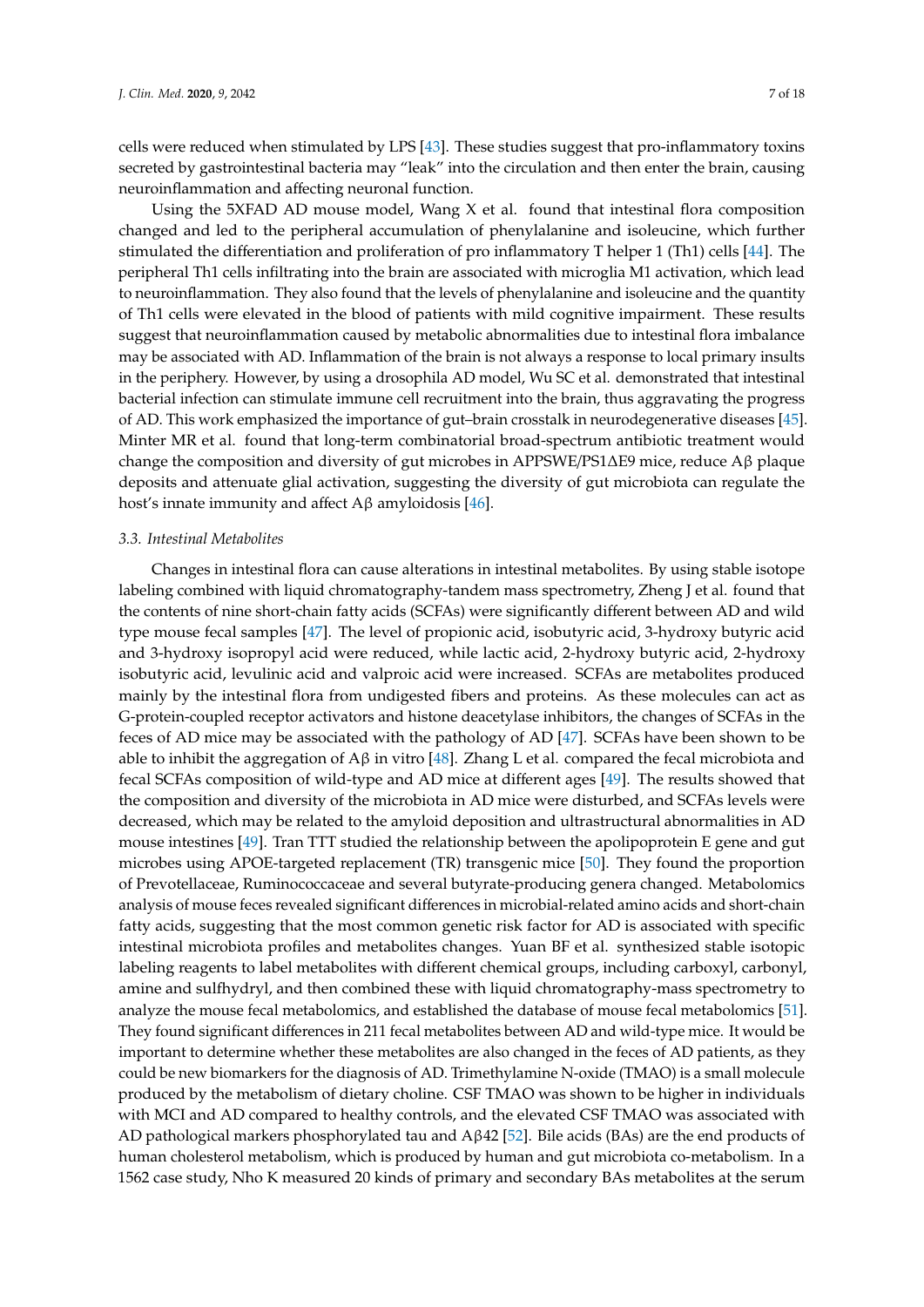level, which were found to be related with amyloid proteins and tau in the cerebrospinal fluid of AD patients, as well as with brain atrophy and cerebral glucose metabolism dysfunction, thus providing further support for the role of this pathway in AD pathophysiology [\[53\]](#page-15-10).

## **4. Clinical Implications of Gut Microbiota in AD**

A large number of studies have shown that the composition and functionality of intestinal microbiota can affect the pathophysiology of age-related cognitive impairment and dementia, so it is highly possible to use fecal microbiota-related parameters and microbiota-derived metabolites as biomarkers for these cognitive-related diseases [\[16\]](#page-13-14). Based on the 20 kinds of typical predominant genera model, Liu P et al. could effectively distinguish AD and MCI from healthy controls [\[27\]](#page-14-3). They also found that the models based on the abundance of the Enterobacteriaceae family could distinguish AD from both MCI and healthy controls. Our research also showed that 93% of MCI patients could be distinguished by established random forest models with all different fecal genera [\[28\]](#page-14-4). These studies have facilitated the possibilities of finding clinically specific biomarkers for AD. However, gut microbes can be influenced by many factors, such as living region and diet. Although much evidence has been found supporting a close relationship between AD and gut microbes, no specific intestinal flora have been identified in AD patients; hence, large-scale sample screening and analysis is undoubtedly necessary.

Many studies have attempted to combat neurodegenerative disease by modifying the gut microbiota [\[11](#page-13-6)[,54\]](#page-15-11). The studies to modify the gut microbiota in AD patients and models are summarized in Table [3.](#page-9-0) Amyloid and neurofibrillary tangles transgenic (ADLPAPT) mice show amyloid deposits, neurofibrillary tangles, reactive gliosis and memory defects. Kim MS et al. found that fecal transplantation from wild-type mice to ADLPAPT mice reduced the formation of amyloid plaques and neuronal tangles, and alleviated glial responses and cognitive impairment [\[55\]](#page-15-12). Sun J et al. used APPswe/PS1dE9 transgenic mice, another AD model, and found that fecal microbiota transplantation alleviated the cognitive decline and decreased the deposition of  $\Delta\beta$  in the brain [\[56\]](#page-15-13). Further analysis showed tau phosphorylation, and that the level of  $A\beta 40$  and  $A\beta 42$ , and COX-2 or CD11b positive cells decreased, while synaptic plasticity increased, indicating an overall improved pathological condition.

Bifidobacterium Iongum (NK46), a probiotic isolated from human intestinal flora, was found to have a strong inhibitory effect on the production of intestinal microbial endotoxin and the activation of NF-κB in BV-2 cells after LPS stimulation [\[57\]](#page-15-14). Using 5xFAD-Tg mice, an AD model, they demonstrated that oral administration of NK46 could change the composition of gut microbiota, especially the proportion of Proteobacteria, reduce the level of LPS in the feces and blood, and increase the colon tight junction protein expression. Moreover, administration of NK46 inhibited amyloid-β, β/γ-secretase and caspase-3 expression in the hippocampus, and alleviated the cognitive decline [\[57\]](#page-15-14). Kobayashi Y et al. studied the effects of oral administration of Bifidobacterium breve strain A1 (B. breve A1) on the behavior and pathophysiological process of mice injected with  $A\beta$ 25-35 in the lateral ventricle [\[58\]](#page-15-15). They found that B. breve A1 reversed the impairment on alternate behavior in a Y maze experiment, and reduced the latency in a passive avoidance experiment. Gene expression profile analysis showed that B. breve A1 could suppress the expressions of inflammationrelated genes induced by  $\text{A}\beta$  in the hippocampus [\[58\]](#page-15-15). The mixed probiotics (Lactobacillus acidophilus, Bifidobacterium bifidum and Bifidobacterium longum) treatment was also found to improve the impaired spatial cognition ability and restore synaptic plasticity in the rats injected with  $\mathbf{A}\beta$  in lateral ventricle [\[59\]](#page-15-16). Bonfili L et al. studied the role of a probiotic (SLAB51) in combating AD-associated oxidative brain damage [\[60\]](#page-15-17). By using a 3xTg-AD model mouse, they found that SLAB51 affected the composition of intestinal flora and its metabolites, as well as plasma concentrations of inflammatory cytokines and key metabolic hormones. They observed a partial recovery of damaged neuronal proteolytic pathways and less amyloid accumulation; thus, the cognitive impairment was alleviated [\[60\]](#page-15-17). They also found that administration of SLAB51 significantly reduced oxidative stress in the brains of AD mice by activating sirt1-dependent mechanisms [\[61\]](#page-16-0). Hoffman JD et al. reported that inulin, a non-digestible carbohydrate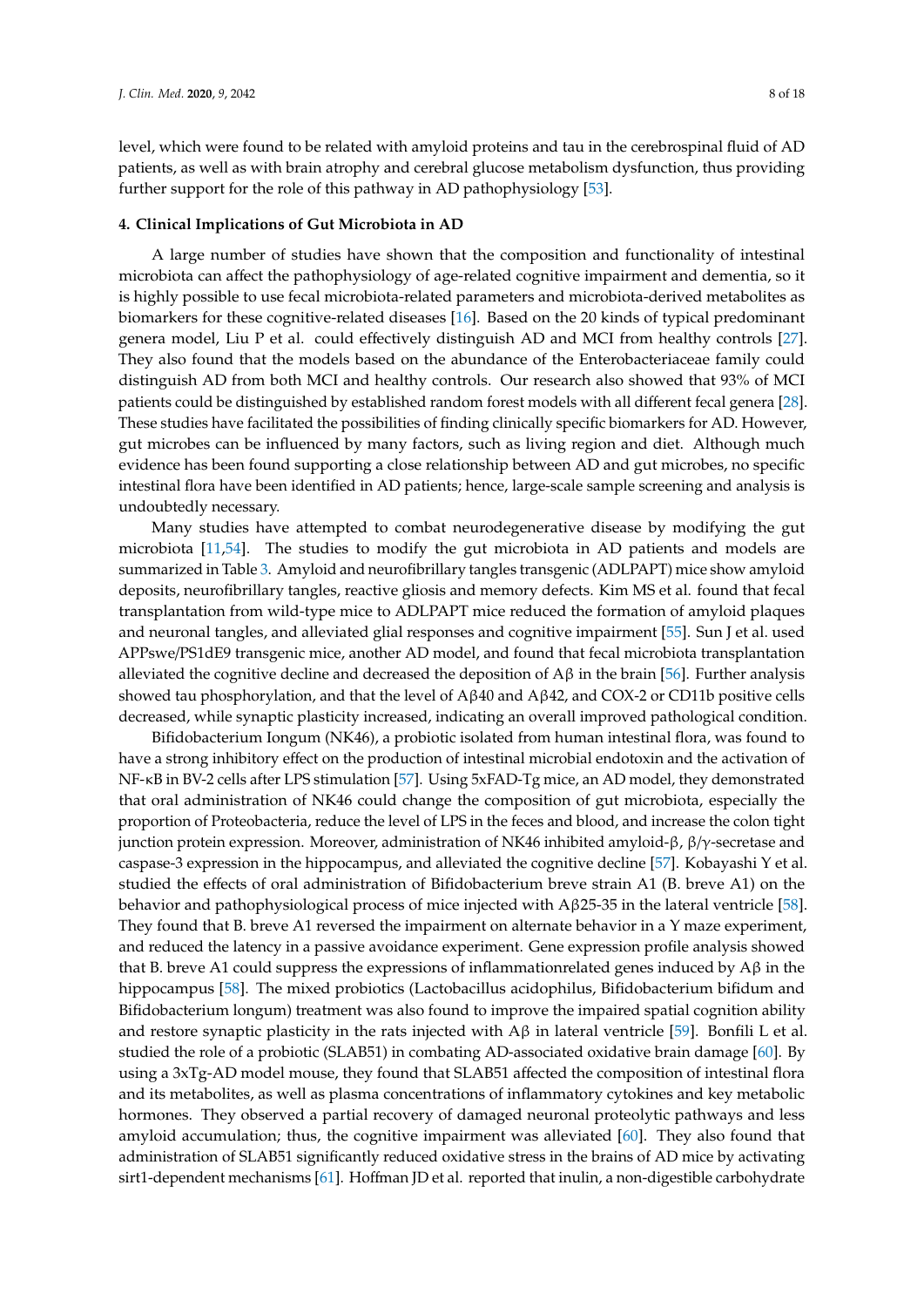fiber fermented in the gastrointestinal tract, could increase the beneficial microbiota, reduce the harmful microbiota, and enhance peripheral and brain metabolism in APOE4 transgenic mice. Inulin also reduced inflammatory gene expression in the hippocampus, suggesting that a prebiotic diet may help reduce the risk of AD in asymptomatic APOE4 carriers [\[62\]](#page-16-1). Westfall S et al. examined the effects of synbiotic formula (containing three metabolically active probiotics and a polyphenol-rich prebiotic) on an AD drosophila model, and they found that synbiotic treatment could improve the animal survival rate and mobility, and reverse amyloid deposition and acetyl cholinesterase activity [\[63\]](#page-16-2). Taken together, these findings suggest that a diet supplement of probiotics may provide a promising adjuvant therapy for AD.

Dietary habits are closely related to the composition of intestinal bacteria. A ketogenic diet has been reported to increase the abundance of intestinal beneficial taxa (Akkermansia muciniphila and Lactobacillus) and reduce the abundance of intestinal pro-inflammatory taxa (Desulfovibrio and Turicibacter) [\[64\]](#page-16-3). It also increased the cerebral blood flow and p-glycoprotein transports on the blood–brain barrier to facilitate the clearance of Aβ, suggesting that a ketogenic diet may reduce the risk of AD. Nagpal R et al. compared the differences of intestinal flora between elderly people with mild cognitive impairment and elderly people with normal cognition, and found that, in MCI subjects, Proteobacteria was positively correlated with the ratio of  $A\beta1-42/A\beta1-40$ , and fecal propionate and butyrate were negatively correlated with  $A\beta1-42$ . After adopting the mediterranean-ketogenic diet (MMKD), the abundance of Enterobacteriaceae, Akkermansia, Slackia, Christensenellaceae and Erysipelotriaceae increased, while the abundance of Bifidobacterium and Lachnobacterium decreased. MMKD also increased the level of propionate and butyrate while slightly decreasing the level of lactic acid and acetate in feces. These results suggest that a ketogenic diet regulates intestinal microbiota and metabolites, and is associated with improvement of AD pathology [\[65\]](#page-16-4).

Some compounds derived from plants with anti-AD effects were found to regulate intestinal flora in animal studies. Silymarin and its main active component silybin administration could alleviate the memory deficits and reduce amyloid plaques in APP/PS1 mice [\[15\]](#page-13-15). Meanwhile, the diversity of the bacterial community decreased, and the abundance of several key bacterial species associated with AD changed, suggesting that the regulation of gut microbiota is involved in their effects against AD [\[15\]](#page-13-15). Pomegranate extract administration significantly reduced the expression of inflammatory biomarkers in the hippocampus of transgenic AD R1.40 mice [\[66\]](#page-16-5). Yuan et al. found that urolithin (6H-dibenzo [b,d]pyran-6-one derivatives), an intestinal metabolite of ellagitannins from pomegranate, which can pass through the blood–brain barrier, could prevent fibrosis of  $A\beta$  in vitro. Urolithin significantly reduced the levels of nitric oxide, interleukin 6, prostaglandin E2 and tumor necrosis factor in LPS-stimulated BV-2 cells. Furthermore, Methyl-urolithin B (3-methoxy-6h-dibenzo [B, d] pyran-6-one) had protective effects on the neurotoxicity and paralysis of Caenorhabditis induced by Aβ1-42 [\[67\]](#page-16-6). This result indicates that the intestinal metabolites derived from plant elements may have protective effects against AD.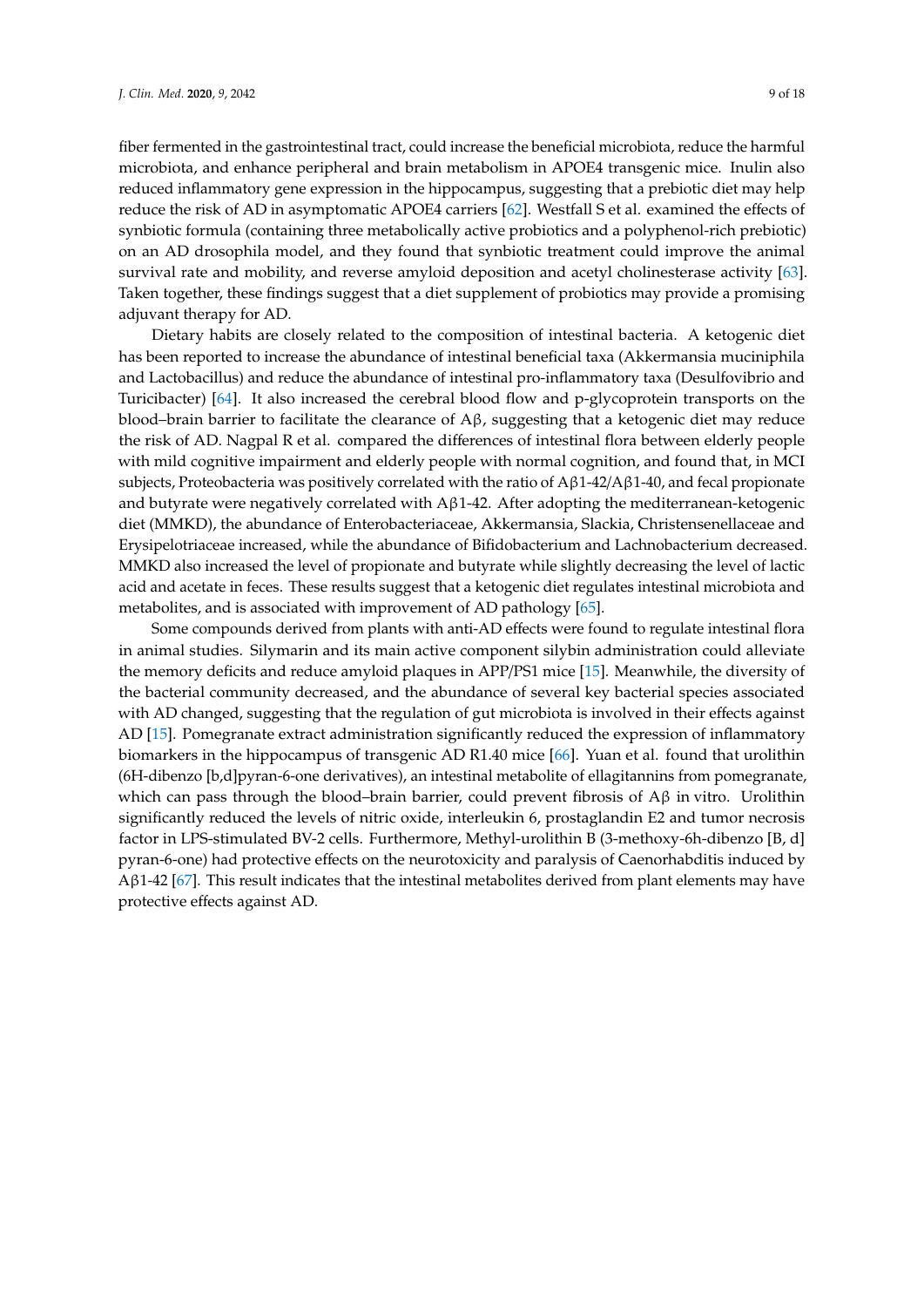<span id="page-9-0"></span>

| Intervention                    | Subjects              | <b>Main Effects</b>                                                                                                                                                                                                                                                                                                                        | References                                      |
|---------------------------------|-----------------------|--------------------------------------------------------------------------------------------------------------------------------------------------------------------------------------------------------------------------------------------------------------------------------------------------------------------------------------------|-------------------------------------------------|
| Faecal microbiota transfer      | <b>ADLPAPT</b>        | Reduction of the $A\beta$ deposition, neurofibrillary tangle formation, and glial<br>activation; reversed abnormalities in the colonic expression of genes<br>related to inflammatory responses; ameliorated cognitive impairment.                                                                                                         | Kim MS et al. 2019                              |
| Faecal microbiota transfer      | APP/PS1               | Reduction of the $A\beta$ deposition and decreased phosphorylation of tau<br>protein; reduced expression of COX-2 and CD11b, and increased<br>expression of PSD-95 and synapsin I; improvement of cognitive deficits.                                                                                                                      | Sun J et al. 2019.                              |
| Bifidobacterium longum          | 5XFAD                 | Shifted gut microbiota composition and reduced fecal and blood LPS<br>levels; suppressed NF-KB activation, decreased expression of TNF- $\alpha$ , and<br>upregulated expression of tight junction protein in the colon; suppressed<br>caspase-3 expression and $A\beta$ accumulation in the hippocampus; alleviated<br>cognitive decline. | Lee HJ et al. 2019                              |
| Bifidobacterium breve strain A1 | $A\beta$ treated mice | Suppressed hippocampal expressions of inflammation and<br>immune-reactive genes; improved behavior in a Y maze test and the<br>reduced latency time in a passive avoidance test.                                                                                                                                                           | Kobayashi Y et al.<br>2017                      |
| Mixed probiotics                | $A\beta$ treated rats | Improvement of the anti-oxidant/oxidant biomarkers; restored LTP and<br>improved the maze navigation.                                                                                                                                                                                                                                      | Rezae Asl Z et al. 2019                         |
| <b>SLAB51</b>                   | $3xTg-AD$             | Shifted plasma concentration of inflammatory cytokines and key<br>metabolic hormones; reduced oxidative stress and restoration of impaired<br>neuronal proteolytic pathways; alleviated cognitive decline.                                                                                                                                 | Bonfili L et al. 2017;<br>Bonfili L et al. 2018 |
| Inulin                          | E4FAD                 | Increased abundance of beneficial microbiota and reduced harmful<br>microbiota in the feces; higher levels of SCFAs, tryptophan-derived<br>metabolites, bile acids and glycolytic metabolites; suppressed the<br>hippocampal expressions of inflammatory genes.                                                                            | Hoffman JD et al. 2019                          |
| Symbiotic formulation           | AD-drosophila         | Rescued A <sub>B</sub> deposition and acetylcholinesterase activity; increased<br>survivability and motility.                                                                                                                                                                                                                              | Westfall S et al. 2019                          |
| <b>MMKD</b>                     | MCI patients          | Modified gut microbiota composition and metabolites; improved AD<br>biomarkers in CSF.                                                                                                                                                                                                                                                     | Nagpal R et al. 2019                            |

**Table 3.** Summary of studies to modify the gut microbiota in AD models and patients.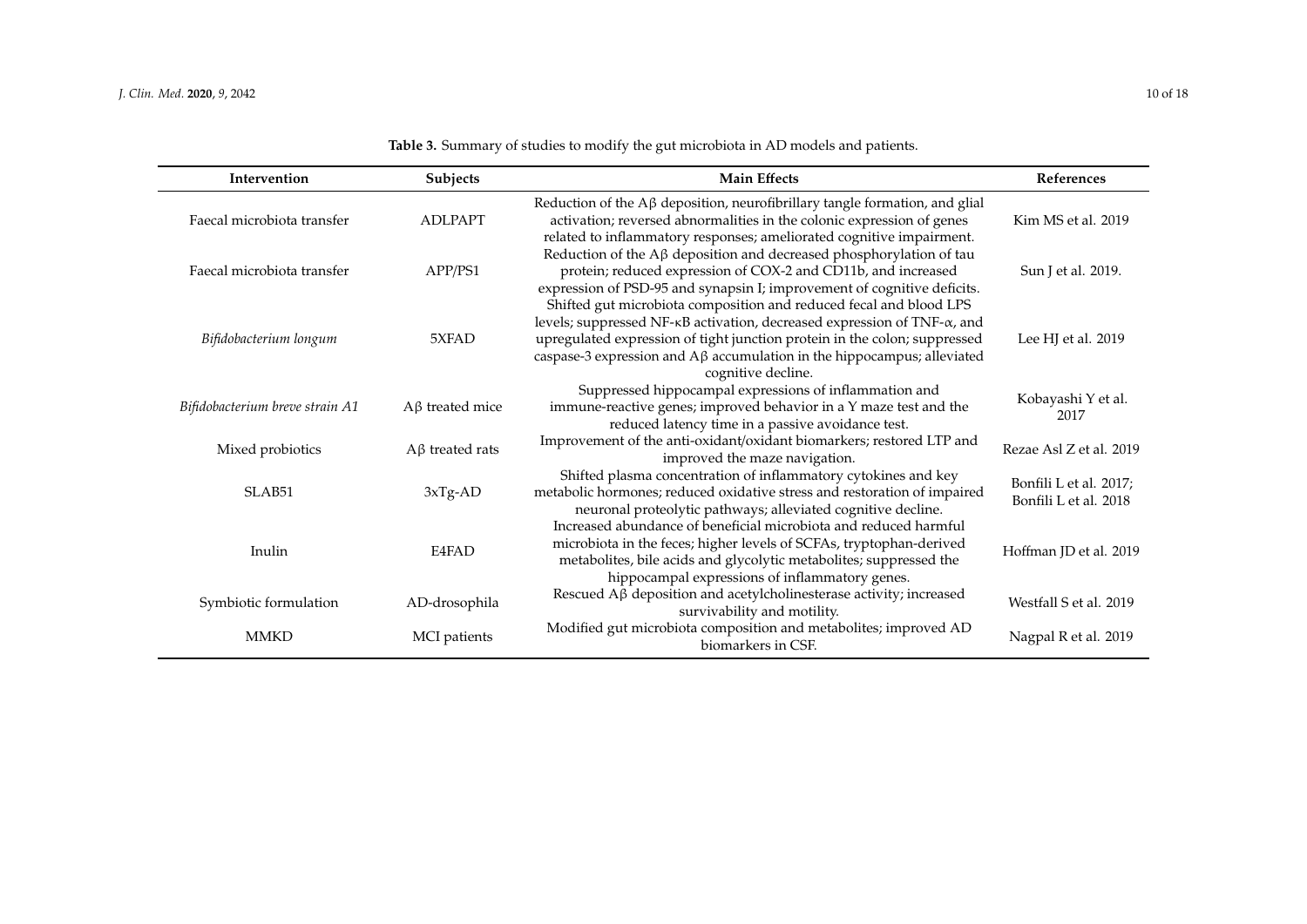| Intervention        | <b>Subjects</b> | <b>Main Effects</b>                                                                                                                                                                                                             | References         |
|---------------------|-----------------|---------------------------------------------------------------------------------------------------------------------------------------------------------------------------------------------------------------------------------|--------------------|
| harin and silibinin | APP/PS1         | Regulative effect in abundances on bacterial species associated with AD<br>development; reduce the amyloid plaque burden; alleviated memory<br>deficits.                                                                        | Shen L et al. 2019 |
| Urolithins          | AD-elegans      | Suppressed $A\beta$ fibrillation in vitro; protective effects against $A\beta$ -induced<br>neurotoxicity; increased the maximum survival/mobility.<br>Reversed the alteration of microbial composition; increased expression of | Yuan T et al. 2016 |
| ooligosaccharides   | APP/PS1         | glucagon-like peptide-1 in the gut; up-regulated expression of synapsin I<br>and PSD-95.                                                                                                                                        | Sun et al. 2019    |
| <b>OMO</b>          | APP/PS1         | Regulative effect on the composition and metabolism of the gut microbiota;<br>suppressed brain tissue swelling and neuronal apoptosis and<br>downregulated expression of $A\beta$ ; ameliorated memory deficits.                | Xin Y et al. 2018  |

**Table 3.** *Cont.*

| Silymarin and silibinin | APP/PS1                        | development; reduce the amyloid plaque burden; alleviated memory<br>deficits.                                                                                                                                                                                                  | Shen L et al. 2019                                     |
|-------------------------|--------------------------------|--------------------------------------------------------------------------------------------------------------------------------------------------------------------------------------------------------------------------------------------------------------------------------|--------------------------------------------------------|
| Urolithins              | AD-elegans                     | Suppressed $A\beta$ fibrillation in vitro; protective effects against $A\beta$ -induced<br>neurotoxicity; increased the maximum survival/mobility.                                                                                                                             | Yuan T et al. 2016                                     |
| Fructooligosaccharides  | APP/PS1                        | Reversed the alteration of microbial composition; increased expression of<br>glucagon-like peptide-1 in the gut; up-regulated expression of synapsin I<br>and PSD-95.                                                                                                          | Sun et al. 2019                                        |
| <b>OMO</b>              | APP/PS1                        | Regulative effect on the composition and metabolism of the gut microbiota;<br>suppressed brain tissue swelling and neuronal apoptosis and<br>downregulated expression of Aβ; ameliorated memory deficits.                                                                      | Xin Y et al. 2018                                      |
| <b>OMO</b>              | $A\beta$ treated rats          | Regulated the composition and metabolism of gut microbiota; suppressed<br>oxidative stress and inflammation; improvement of the learning and<br>memory abilities.                                                                                                              | Chen D et al. 2017                                     |
| $CA-30$                 | SAMP8                          | Beneficial effects on the gastrointestinal microbiota dysbiosis; delayed<br>aging processes; ameliorated cognitive impairments.                                                                                                                                                | Wang J et al. 2016;<br>Wang J et al. 2019.             |
| Probiotic preparation   | AD patients                    | Changes in the composition of intestinal bacteria, with the increased<br>abundance of Faecalibacterium prausnitzii and decreased abundance of the<br>inflammation-related bacteria; decline of fecal zonulin concentrations, and<br>increased serum kynurenine concentrations. | Leblhuber F et al.<br>2018; Leblhuber F et al.<br>2019 |
| Probiotic preparation   | AD patients                    | No pronounced changes in scores of Test Your Memory and levels of serum<br>biomarkers (TNF-α, IL-6, IL-10, TAC, GSH, NO, MDA, and 8-OHdG).                                                                                                                                     | Agahi A et al. 2018                                    |
| GV-971                  | AD patients; 5XFAD;<br>APP/PS1 | Suppress of gut dysbiosis; harnesses of blood phenylalanine/isoleucine<br>accumulation and neuroinflammation; cognition improvement in a phase<br>3 clinical trial.                                                                                                            | Wang $X$ et al. 2019                                   |

Abbreviations ADLPAPT: AD-like pathology with amyloid and neurofibrillary tangles transgenic mice; AD-*drosophila*: *drosophila* expressing human BACE1 and the 695 amino acid isoform of human APP; AD-*elegans*: *Caenorhabditis elegans* treated with Aβ1–42; APP/PS1: APPswe/PS1dE9 mice; E4FAD: asymptomatic APOE4 transgenic mice; SAMP8: senescence accelerated mouse prone 8 mice; 3xTg-AD: 129-Psen1tm1Mpm Tg (APPSwe, tauP301L)1Lfa/J transgenic mice; 5XFAD: 5XFAD transgenic (Tg) mouse model. Probiotic formulation and supplements: CA-30 (an oligosaccharide fraction derived from Liuwei Dihuang decoction); GV-971(a mixture of oligosaccharides with the degree of polymerization from 2 to 10); Mixed probiotics (*Lactobacillus acidophilus, Bifidobacterium bifidum and Bifidobacterium longum*); MMKD (a modified Mediterranean-ketogenic diet); OMO (an oligosaccharide from Morinda officinalis); SLAB51 (lactic acid bacteria and bifidobacterial); Probiotic preparation (*Lactobacillus casei W56, Lactococcus lactis W19, Lactobacillus acidophilus W22, Bifidobacterium lactis W52, Lactobacillus paracasei W20, Lactobacillus plantarum W62 Bifidobacterium lactis W51, Bifidobacterium bifidum W23 and Lactobacillus salivarius W24*); Symbiotic formulation (*Lactobacillus plantarum*, *L*. *fermentum*, *Bifidobacteria longum spp. infantis* and a polyphenol rich polyphenol plant extract from the gastrointestinal tonic Triphala); Urolithins: gut microbiota-derived metabolites of pomegranate extract.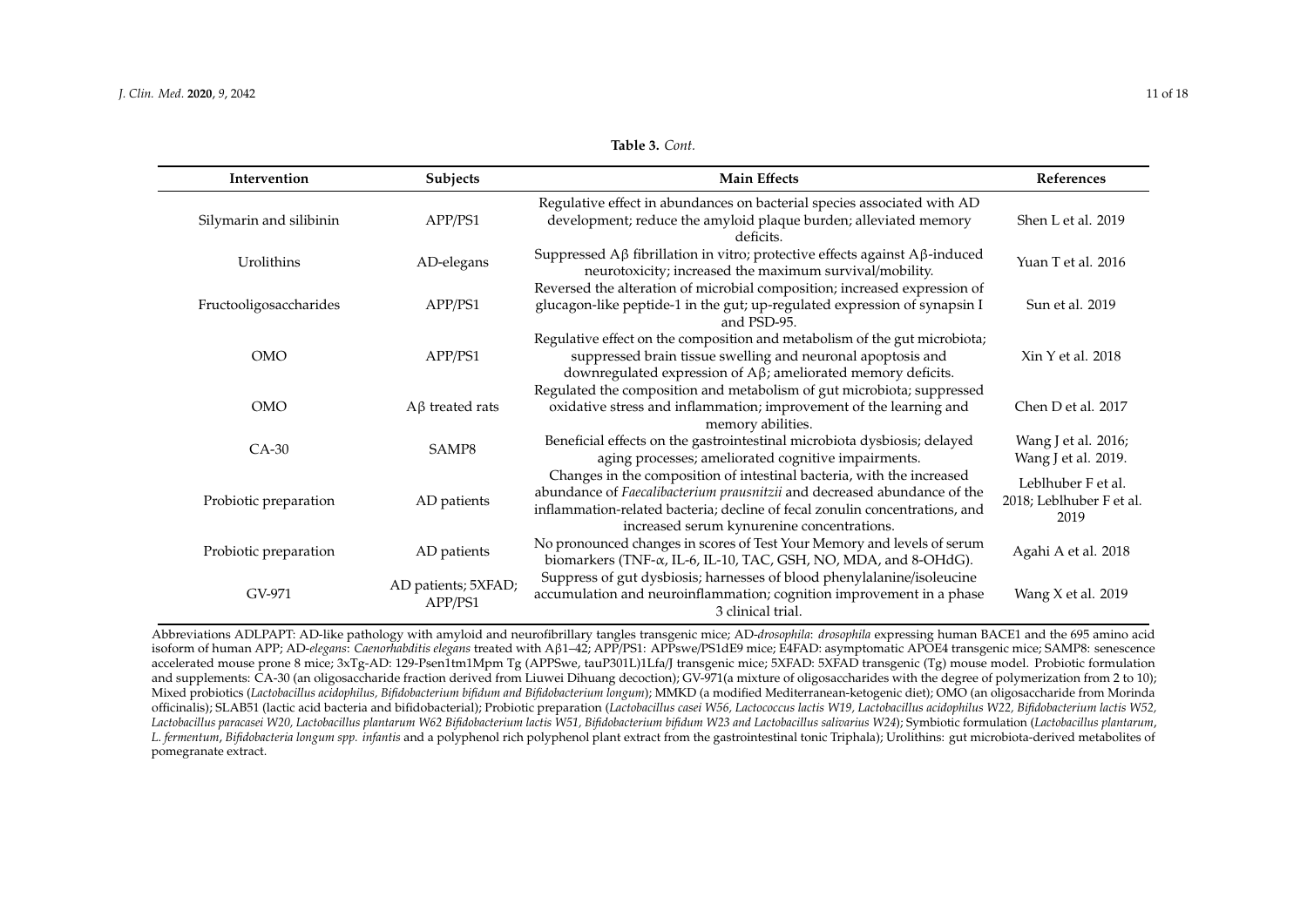There is emerging evidence that oligosaccharides could regulate the intestinal microflora, which may be developed as drugs to treat AD. Sun et al. examined the effect of fructooligosaccharides (FOS) on AD using Apse/PSEN 1dE9 (APP/PS1) mice, and found that treatment with FOS for 6 weeks reversed the changes in intestinal microbial composition and alleviated cognitive dysfunction and pathological changes. FOS significantly up-regulated the expression levels of synapsin 1 and PSD-95 whilst decreasing the phosphorylation level of JNK [\[68\]](#page-16-7). Oligosaccharide (OMO) is an oligosaccharide derived from Morinda officinalis. OMO was shown to improve memory behavior, reduce neuronal cell apoptosis and down-regulate the expression of Aβ 1-42 in both APP/PS1 transgenic mice and Aβ1-42-induced deficient rats [\[69,](#page-16-8)[70\]](#page-16-9).The CA-30, an oligosaccharide fraction derived from Liuwei Dihuang decoction, was shown to be able to modulate intestinal microbiota, rebalance the gut microbe-neuroendocrine immune regulatory network and ameliorate the cognitive deterioration of SAMP8 mice [\[71,](#page-16-10)[72\]](#page-16-11). By using a 5XFAD AD mouse model, Wang X et al. found that GV-971, a sodium oligomannate, could inhibit peripheral phenylalanine/isolucine accumulation, control neuroinflammation and reverse cognitive impairment [\[44\]](#page-15-1).

#### **5. Future Perspectives**

Although there is growing evidence supporting the close relationship between the intestinal flora and cognitive dysfunction in AD patients, more cautious evaluation and analysis of the data are greatly needed. Firstly, it is necessary to collect samples from patients on a large scale and in multiple centers, as gut microbiota are easily affected by patient's location, diet, living habits and gastrointestinal tract infection. For instance, the reduced abundance of Bacteroides was found in the fecal samples of AD patients from Chinese cohorts [\[26](#page-14-2)[,28\]](#page-14-4). On the contrary, intestinal Bacteroides have been reported to be increased in AD patients from the USA [\[24,](#page-14-0)[25\]](#page-14-1). In addition, we found a higher abundance of *Blautia* in AD patients [\[28\]](#page-14-4), which is consistent with a previous report [\[25\]](#page-14-1). However, another study showed that the relative abundance of *Blautia* was dramatically decreased [\[27\]](#page-14-3). These inconsistent results warrant further validation and investigation. Secondly, the diagnosis standardization of AD needs to be strengthened. Beside cognitive scale assessment, CSF biomarker analysis and brain imaging are required. The most exciting part of intestinal flora analysis in AD patients is the possibility to provide a non-invasive, patient-compliant diagnostic approach. Therefore, the intestinal flora spectra of AD patients should be compared not only with healthy controls, but also with those of patients with other neurodegenerative diseases (such as PD, MSA, etc.). This could not only reveal the specificity of AD intestinal flora, but also provide new clues for its etiological research.

Currently, there are still no effective treatments for AD; thus, the strategy of regulating intestinal microbial flora to treat AD has attracted great attention. The probiotic preparation (Lactobacillus casei W56, Lactococcus lactis W19, Lactobacillus acidophilus W22, Bifidobacterium lactis W52, Lactobacillus paracasei W20, Lactobacillus plantarum W62 Bifidobacterium lactis W51, Bifidobacterium bifidum W23 and Lactobacillus salivarius W24) was tested in 20 AD patients for 4 weeks. Administration of the probiotics affected the composition of intestinal bacteria in AD patients, with an increased abundance of Faecalibacterium prausnitzii and decreased abundance of the inflammation-related bacteria. Since the study was only observed for 4 weeks, to avoid variability in repeated tests, they did not compare changes in cognitive scales [\[73](#page-16-12)[,74\]](#page-16-13). However, after finishing a trial of 96 patients with severe AD treated with probiotics for 12 weeks, they concluded that the AD patients were insensitive to probiotics based on cognitive scale assessment and serum biomarker evaluation. [\[75\]](#page-16-14). Undoubtedly, more rigorous clinical trials are needed to assess the efficacy of this probiotic preparation on the treatment of AD patients. Recently, in a phase 3 clinical trial in China, GV-971 (a mixture of acidic oligosaccharides) was shown to improve cognition in AD patients by suppressing gut dysbiosis and the associated phenylalanine/isoleucine accumulation, and was conditionally approved as a therapeutic drug for AD [\[44\]](#page-15-1). However, large-scale, multicenter, prudent clinical efficacy tests are extremely necessary.

Many studies on animal models of AD have revealed changes in intestinal flora, providing evidence for the role of gut microbiota in the pathogenesis of AD. However, up to now, most of the experimental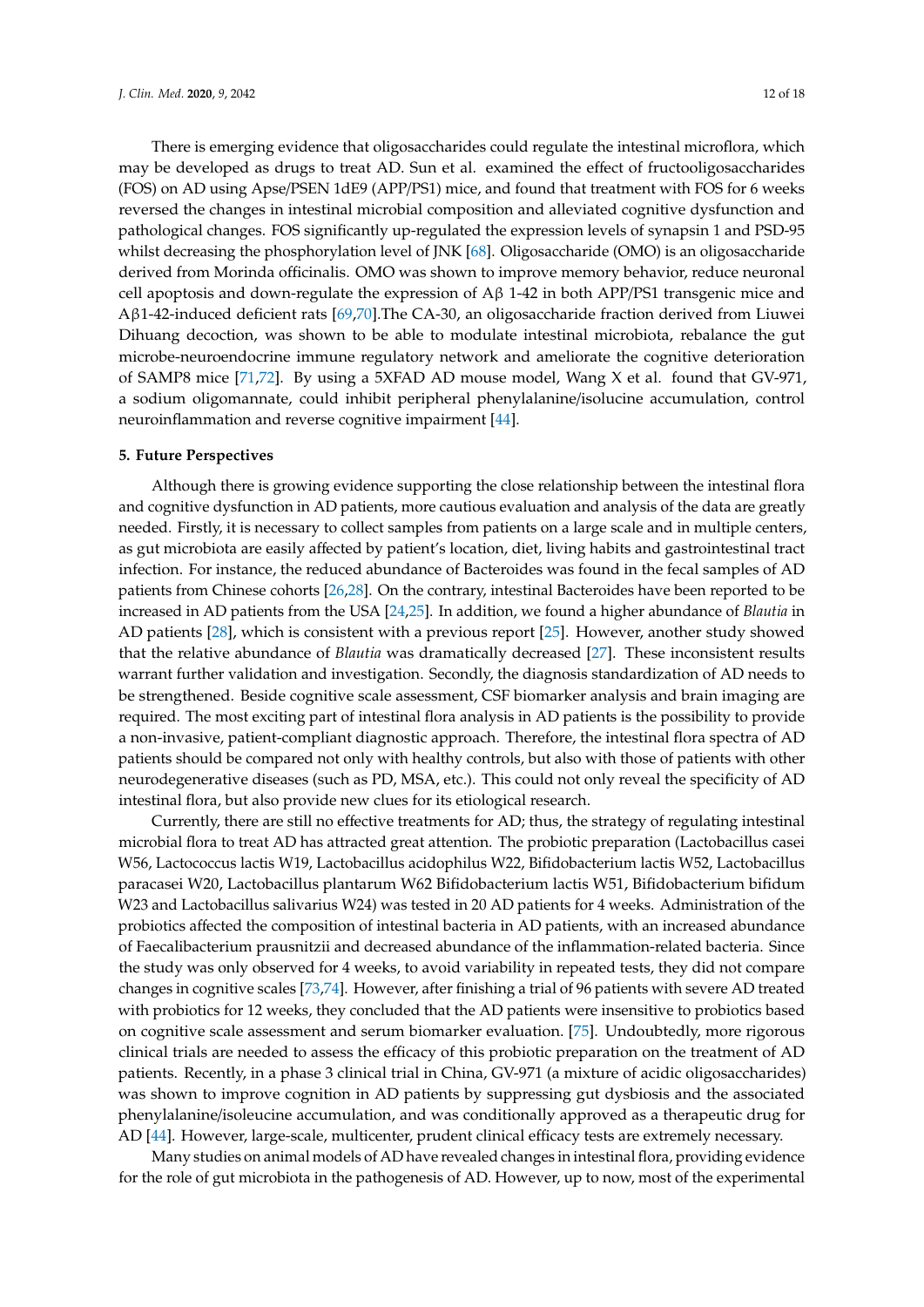evidence has come from correlation research; many studies still remain to describe the alterations of intestinal flora, and rigorous sufficient and necessary proof is still lacking. The microbiota–gut–brain axis is a bidirectional communication system that includes neural, immune, endocrine and metabolic pathways (Figure [1\)](#page-4-0). Dysbiosis of gut microbiota can affect the permeability of the intestine and the blood–brain barrier, which contributes to AD pathologies. On the other hand, the brain may also regulate the intestinal flora through vagus nerve activity and neuroendocrine. For example, it was found that Aβ was not only expressed in the brain, but also in the intestinal tissues in 5xFAD mice. Fecal protein analysis revealed reduced trypsin levels in this mouse model compared to wild-type mice [\[76\]](#page-16-15). Therefore, the pathological changes in the intestinal tract of AD mice may also result from the neurological function variation caused by  $A\beta$  abnormal expression. In addition, the secreted miRNAs are able to enter microbial organisms, and the host's miRNA might affect the intestinal microbial ecosystem [\[77\]](#page-17-0). Therefore, it is likely that AD-related miRNAs may enter intestinal bacteria and produce diseased microbiota. It should be taken into consideration that changes in gut flora may be the result of AD rather than the cause, although in vivo validation is greatly needed.

The underlying mechanism of how microbiota affect host neuronal activity and behavior is a very interesting question. Recent studies by Chu C et al. have found that manipulation of the microbiota in antibiotic-treated or germ-free adult mice resulted in significant deficits in fear extinction learning, which was associated with defective learning-related remodeling of postsynaptic dendritic spines and decreased activity in cue-encoding neurons in the medial prefrontal cortex [\[12\]](#page-13-7). Further metabolomics analysis identified four metabolites that were significantly down-regulated in germ-free mice and have been reported to be associated with neuropsychiatric disorders in both mouse models and humans, suggesting that compounds derived from the microbiota may directly affect brain function and behavior. Certainly, it would be interesting to further examine the levels of these metabolites in the blood and CSF of AD patients. To examine whether microbiota from AD patients would affect animal behavior, Fujii Y et al. transplanted fecal samples from a healthy control and an AD patient to germ-free C57BL/6N mice [\[78\]](#page-17-1). They found that, compared with the former, the latter performed significantly worse on an object location test and an object recognition test at 55 weeks of age, suggesting that the intestinal microbiota transplanted from the patients do affect the behavior of the mice. Further studies with samples from more AD patients are greatly needed. Moreover, investigations to clarify the molecular mechanism underlying this phenomenon are undoubtedly helpful for understanding the etiology of AD.

In conclusion, accumulating evidence of the association between gut microbiota and AD has been revealed. Further study on the role of intestinal flora in the pathogenesis of AD may develop new strategies for the diagnosis and treatment of the disease.

**Author Contributions:** Y.H. and S.C. conceived the manuscript. Y.H., B.L. and D.S. drafted the paper. S.C. and D.S. supervised and edited the manuscript. All authors have read and agreed to the published version of the manuscript.

**Funding:** This work was funded by Shanghai Municipal Science and Technology Major Project, grant number 2018SHZDZX05; the Innovation Program of Shanghai Municipal Education Commission, grant number 2017-01-07-00-01-E00046 and Shanghai Jiao Tong University School of Medicine, grant number DLY201603, 2017NKX001. And the APC was funded by Shanghai Municipal Science and Technology Major Project, grant number 2018SHZDZX05.

**Conflicts of Interest:** The authors declare no conflict of interest.

## **References**

- <span id="page-12-0"></span>1. Prince, M.; Wimo, A.; Guerchet, M.; Ali, G.C.; Wu, Y.T.; Prina, M. *World Alzheimer Report 2015: The Global Impact of Dementia. An Analysis of Prevalence, Incidence, Costs and Trends*; Alzheimer Disease International: London, UK, 2019.
- <span id="page-12-1"></span>2. Jia, L.; Quan, M.; Fu, Y.; Zhao, T.; Li, Y.; Wei, C.; Tang, Y.; Qin, Q.; Wang, F.; Qiao, Y.; et al. Dementia in China: Epidemiology, clinical management, and research advances. *Lancet Neurol.* **2020**, *19*, 81–92. [\[CrossRef\]](http://dx.doi.org/10.1016/S1474-4422(19)30290-X)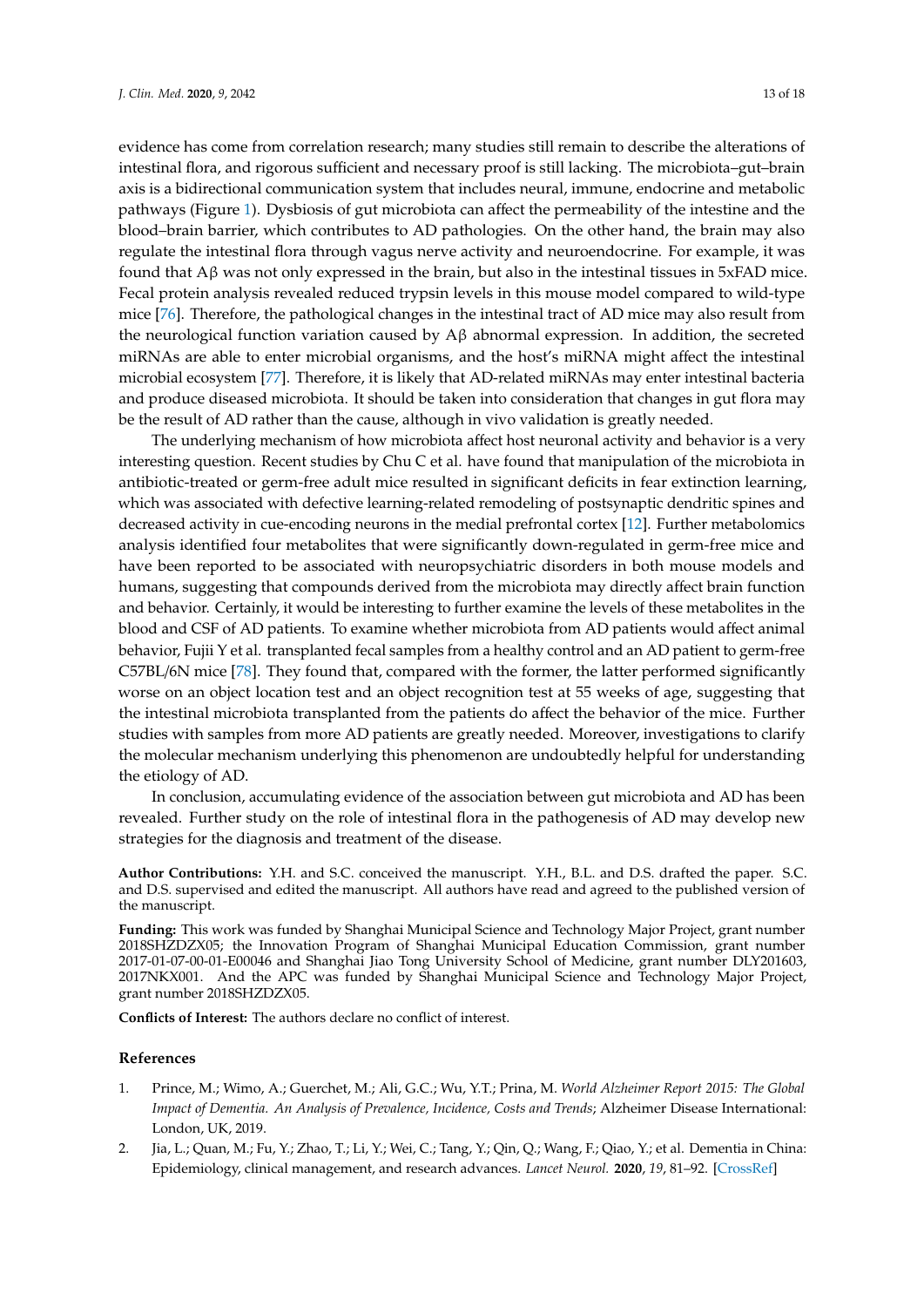- <span id="page-13-0"></span>3. Long, J.M.; Holtzman, D.M. Alzheimer Disease: An Update on Pathobiology and Treatment Strategies. *Cell* **2019**, *179*, 312–339. [\[CrossRef\]](http://dx.doi.org/10.1016/j.cell.2019.09.001) [\[PubMed\]](http://www.ncbi.nlm.nih.gov/pubmed/31564456)
- 4. Huang, Y.; Mucke, L. Alzheimer mechanisms and therapeutic strategies. *Cell* **2012**, *148*, 1204–1222. [\[CrossRef\]](http://dx.doi.org/10.1016/j.cell.2012.02.040) [\[PubMed\]](http://www.ncbi.nlm.nih.gov/pubmed/22424230)
- <span id="page-13-1"></span>5. Zhang, H.; Ng, K.P.; Therriault, J.; Kang, M.S.; Pascoal, T.A.; Rosa-Neto, P.; Gauthier, S. Cerebrospinal fluid phosphorylated tau, visinin-like protein-1, and chitinase-3-like protein 1 in mild cognitive impairment and Alzheimer's disease. *Transl. Neurodegener.* **2018**, *7*, 23. [\[CrossRef\]](http://dx.doi.org/10.1186/s40035-018-0127-7) [\[PubMed\]](http://www.ncbi.nlm.nih.gov/pubmed/30311914)
- <span id="page-13-2"></span>6. Kodamullil, A.T.; Zekri, F.; Sood, M.; Hengerer, B.; Canard, L.; McHale, D.; Hofmann-Apitius, M. Trial watch: Tracing investment in drug development for Alzheimer disease. *Nat. Rev. Drug Discov.* **2017**, *16*, 819. [\[CrossRef\]](http://dx.doi.org/10.1038/nrd.2017.169)
- <span id="page-13-3"></span>7. Cryan, J.F.; O'Riordan, K.J.; Cowan, C.S.M.; Sandhu, K.V.; Bastiaanssen, T.F.S.; Boehme, M.; Codagnone, M.G.; Cussotto, S.; Fulling, C.; Golubeva, A.V.; et al. The Microbiota-Gut-Brain Axis. *Physiol. Rev.* **2019**, *99*, 1877–2013. [\[CrossRef\]](http://dx.doi.org/10.1152/physrev.00018.2018) [\[PubMed\]](http://www.ncbi.nlm.nih.gov/pubmed/31460832)
- <span id="page-13-4"></span>8. Scheperjans, F.; Aho, V.; Pereira, P.A.; Koskinen, K.; Paulin, L.; Pekkonen, E.; Haapaniemi, E.; Kaakkola, S.; Eerola-Rautio, J.; Pohja, M.; et al. Gut microbiota are related to Parkinson's disease and clinical phenotype. *Mov. Disord.* **2015**, *30*, 350–358. [\[CrossRef\]](http://dx.doi.org/10.1002/mds.26069)
- 9. Vizcarra, J.A.; Wilson-Perez, H.E.; Espay, A.J. The power in numbers: Gut microbiota in Parkinson's disease. *Mov. Disord.* **2015**, *30*, 296–298. [\[CrossRef\]](http://dx.doi.org/10.1002/mds.26116) [\[PubMed\]](http://www.ncbi.nlm.nih.gov/pubmed/25545262)
- <span id="page-13-5"></span>10. Kong, G.; Cao, K.L.; Judd, L.M.; Li, S.; Renoir, T.; Hannan, A.J. Microbiome profiling reveals gut dysbiosis in a transgenic mouse model of Huntington's disease. *Neurobiol. Dis.* **2020**, *135*, 104268. [\[CrossRef\]](http://dx.doi.org/10.1016/j.nbd.2018.09.001)
- <span id="page-13-6"></span>11. Sasmita, A.O. Modification of the gut microbiome to combat neurodegeneration. *Rev. Neurosci.* **2019**, *30*, 795–805. [\[CrossRef\]](http://dx.doi.org/10.1515/revneuro-2019-0005) [\[PubMed\]](http://www.ncbi.nlm.nih.gov/pubmed/31095511)
- <span id="page-13-7"></span>12. Chu, C.; Murdock, M.H.; Jing, D.; Won, T.H.; Chung, H.; Kressel, A.M.; Tsaava, T.; Addorisio, M.E.; Putzel, G.G.; Zhou, L.; et al. The microbiota regulate neuronal function and fear extinction learning. *Nature* **2019**, *574*, 543–548. [\[CrossRef\]](http://dx.doi.org/10.1038/s41586-019-1644-y) [\[PubMed\]](http://www.ncbi.nlm.nih.gov/pubmed/31645720)
- <span id="page-13-8"></span>13. Du, X.; Wang, X.; Geng, M. Alzheimer's disease hypothesis and related therapies. *Transl. Neurodegener.* **2018**, *7*, 2. [\[CrossRef\]](http://dx.doi.org/10.1186/s40035-018-0107-y) [\[PubMed\]](http://www.ncbi.nlm.nih.gov/pubmed/29423193)
- <span id="page-13-9"></span>14. Jiang, C.; Li, G.; Huang, P.; Liu, Z.; Zhao, B. The Gut Microbiota and Alzheimer's Disease. *J. Alzheimers Dis.* **2017**, *58*, 1–15. [\[CrossRef\]](http://dx.doi.org/10.3233/JAD-161141) [\[PubMed\]](http://www.ncbi.nlm.nih.gov/pubmed/28372330)
- <span id="page-13-15"></span>15. Shen, L.; Ji, H.F. Associations Between Gut Microbiota and Alzheimer's Disease: Current Evidences and Future Therapeutic and Diagnostic Perspectives. *J. Alzheimers Dis.* **2019**, *68*, 25–31. [\[CrossRef\]](http://dx.doi.org/10.3233/JAD-181143) [\[PubMed\]](http://www.ncbi.nlm.nih.gov/pubmed/30814354)
- <span id="page-13-14"></span>16. Ticinesi, A.; Nouvenne, A.; Tana, C.; Prati, B.; Meschi, T. Gut Microbiota and Microbiota-Related Metabolites as Possible Biomarkers of Cognitive Aging. *Adv. Exp. Med. Biol.* **2019**, *1178*, 129–154. [\[PubMed\]](http://www.ncbi.nlm.nih.gov/pubmed/31493226)
- <span id="page-13-10"></span>17. Szablewski, L. Human Gut Microbiota in Health and Alzheimer's Disease. *J. Alzheimers Dis.* **2018**, *62*, 549–560. [\[CrossRef\]](http://dx.doi.org/10.3233/JAD-170908) [\[PubMed\]](http://www.ncbi.nlm.nih.gov/pubmed/29480188)
- <span id="page-13-11"></span>18. Chandra, S.; Alam, M.T.; Dey, J.; Chakrapani, P.S.B.; Ray, U.; Srivastava, A.K.; Gandhi, S.; Tripathi, P.P. Healthy Gut, Healthy Brain: The Gut Microbiome in Neurodegenerative Disorders. *Curr. Top. Med. Chem.* **2020**, *20*, 1142–1153. [\[CrossRef\]](http://dx.doi.org/10.2174/1568026620666200413091101) [\[PubMed\]](http://www.ncbi.nlm.nih.gov/pubmed/32282304)
- 19. Gubert, C.; Kong, G.; Renoir, T.; Hannan, A.J. Exercise, diet and stress as modulators of gut microbiota: Implications for neurodegenerative diseases. *Neurobiol. Dis.* **2020**, *134*, 104621. [\[CrossRef\]](http://dx.doi.org/10.1016/j.nbd.2019.104621) [\[PubMed\]](http://www.ncbi.nlm.nih.gov/pubmed/31628992)
- 20. Pluta, R.; Ułamek-Kozioł, M.; Januszewski, S.; Czuczwar, S.J. Gut microbiota and pro/prebiotics in Alzheimer's disease. *Aging (Albany NY)* **2020**, *12*, 5539–5550. [\[PubMed\]](http://www.ncbi.nlm.nih.gov/pubmed/32191919)
- 21. Sun, M.; Ma, K.; Wen, J.; Wang, G.; Zhang, C.; Li, Q.; Bao, X.; Wang, H. A Review of the Brain-Gut-Microbiome Axis and the Potential Role of Microbiota in Alzheimer's Disease. *J. Alzheimers Dis.* **2020**, *73*, 849–865. [\[CrossRef\]](http://dx.doi.org/10.3233/JAD-190872)
- <span id="page-13-12"></span>22. Cerovic, M.; Forloni, G.; Balducci, C. Neuroinflammation and the Gut Microbiota: Possible Alternative Therapeutic Targets to Counteract Alzheimer's Disease? *Front. Aging Neurosci.* **2019**, *11*, 284. [\[CrossRef\]](http://dx.doi.org/10.3389/fnagi.2019.00284) [\[PubMed\]](http://www.ncbi.nlm.nih.gov/pubmed/31680937)
- <span id="page-13-13"></span>23. Cattaneo, A.; Cattane, N.; Galluzzi, S.; Provasi, S.; Lopizzo, N.; Festari, C.; Ferrari, C.; Guerra, U.P.; Paghera, B.; Muscio, C.; et al. Association of brain amyloidosis with pro-inflammatory gut bacterial taxa and peripheral inflammation markers in cognitively impaired elderly. *Neurobiol. Aging* **2017**, *49*, 60–68. [\[CrossRef\]](http://dx.doi.org/10.1016/j.neurobiolaging.2016.08.019) [\[PubMed\]](http://www.ncbi.nlm.nih.gov/pubmed/27776263)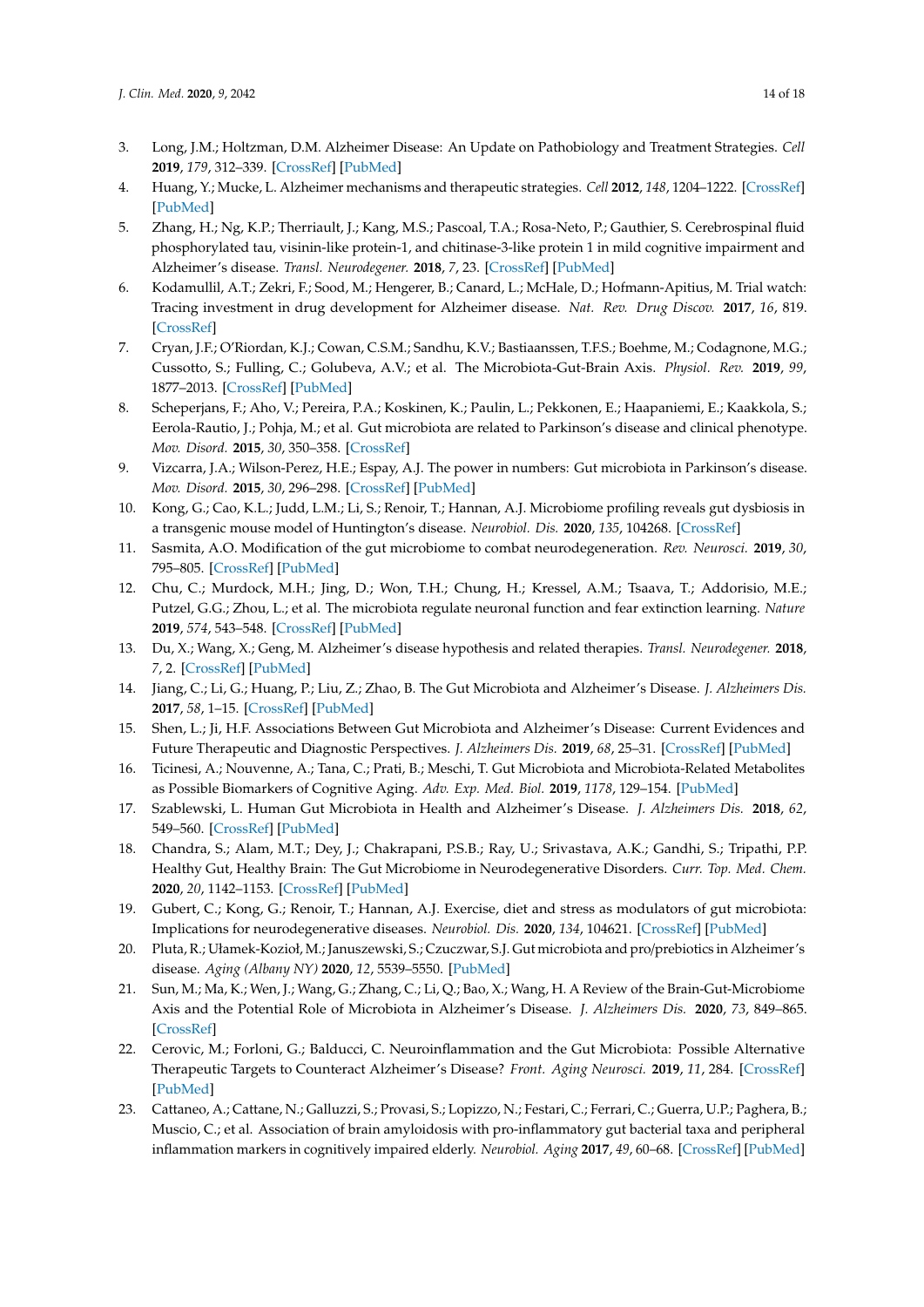- <span id="page-14-0"></span>24. Haran, J.P.; Bhattarai, S.K.; Foley, S.E.; Dutta, P.; Ward, D.V.; Bucci, V.; McCormick, B.A. Alzheimer's Disease Microbiome Is Associated with Dysregulation of the Anti-Inflammatory P-Glycoprotein Pathway. *MBio* **2019**, *10*, e00632-19. [\[CrossRef\]](http://dx.doi.org/10.1128/mBio.00632-19) [\[PubMed\]](http://www.ncbi.nlm.nih.gov/pubmed/31064831)
- <span id="page-14-1"></span>25. Vogt, N.M.; Kerby, R.L.; Dill-McFarland, K.A.; Harding, S.J.; Merluzzi, A.P.; Johnson, S.C.; Carlsson, C.M.; Asthana, S.; Zetterberg, H.; Blennow, K.; et al. Gut microbiome alterations in Alzheimer's disease. *Sci. Rep.* **2017**, *7*, 13537. [\[CrossRef\]](http://dx.doi.org/10.1038/s41598-017-13601-y)
- <span id="page-14-2"></span>26. Zhuang, Z.Q.; Shen, L.L.; Li, W.W.; Fu, X.; Zeng, F.; Gui, L.; Lü, Y.; Cai, M.; Zhu, C.; Tan, Y.L.; et al. Gut Microbiota is Altered in Patients with Alzheimer's Disease. *J. Alzheimers Dis.* **2018**, *63*, 1337–1346. [\[CrossRef\]](http://dx.doi.org/10.3233/JAD-180176)
- <span id="page-14-3"></span>27. Liu, P.; Wu, L.; Peng, G.; Han, Y.; Tang, R.; Ge, J.; Zhang, L.; Jia, L.; Yue, S.; Zhou, K.; et al. Altered microbiomes distinguish Alzheimer's disease from amnestic mild cognitive impairment and health in a Chinese cohort. *Brain. Behav. Immun.* **2019**, *80*, 633–643. [\[CrossRef\]](http://dx.doi.org/10.1016/j.bbi.2019.05.008)
- <span id="page-14-4"></span>28. Li, B.; He, Y.; Ma, J.; Huang, P.; Du, J.; Cao, L.; Wang, Y.; Xiao, Q.; Tang, H.; Chen, S. Mild cognitive impairment has similar alterations as Alzheimer's disease in gut microbiota. *Alzheimer's Dement. J. Alzheimer's Assoc.* **2019**, *15*, 1357–1366. [\[CrossRef\]](http://dx.doi.org/10.1016/j.jalz.2019.07.002)
- <span id="page-14-5"></span>29. Pellegrini, C.; Antonioli, L.; Colucci, R.; Blandizzi, C.; Fornai, M. Interplay among gut microbiota, intestinal mucosal barrier and enteric neuro-immune system: A common path to neurodegenerative diseases? *Acta Neuropathol.* **2018**, *136*, 345–361. [\[CrossRef\]](http://dx.doi.org/10.1007/s00401-018-1856-5)
- 30. Kowalski, K.; Mulak, A. Brain-Gut-Microbiota Axis in Alzheimer's Disease. *J. Neurogastroenterol. Motil.* **2019**, *25*, 48–60. [\[CrossRef\]](http://dx.doi.org/10.5056/jnm18087)
- <span id="page-14-6"></span>31. Lin, L.; Zheng, L.J.; Zhang, L.J. Neuroinflammation, Gut Microbiome, and Alzheimer's Disease. *Mol. Neurobiol.* **2018**, *55*, 8243–8250. [\[CrossRef\]](http://dx.doi.org/10.1007/s12035-018-0983-2)
- <span id="page-14-7"></span>32. Peng, W.; Yi, P.; Yang, J.; Xu, P.; Wang, Y.; Zhang, Z.; Huang, S.; Wang, Z.; Zhang, C. Association of gut microbiota composition and function with a senescence-accelerated mouse model of Alzheimer's Disease using 16S rRNA gene and metagenomic sequencing analysis. *Aging (Albany NY)* **2018**, *10*, 4054–4065. [\[CrossRef\]](http://dx.doi.org/10.18632/aging.101693)
- <span id="page-14-8"></span>33. Zhan, G.; Yang, N.; Li, S.; Huang, N.; Fang, X.; Zhang, J.; Zhu, B.; Yang, L.; Yang, C.; Luo, A. Abnormal gut microbiota composition contributes to cognitive dysfunction in SAMP8 mice. *Aging (Albany NY)* **2018**, *10*, 1257–1267. [\[CrossRef\]](http://dx.doi.org/10.18632/aging.101464)
- <span id="page-14-9"></span>34. Shen, L.; Liu, L.; Ji, H.F. Alzheimer's Disease Histological and Behavioral Manifestations in Transgenic Mice Correlate with Specific Gut Microbiome State. *J. Alzheimers Dis.* **2017**, *56*, 385–390. [\[CrossRef\]](http://dx.doi.org/10.3233/JAD-160884) [\[PubMed\]](http://www.ncbi.nlm.nih.gov/pubmed/27911317)
- <span id="page-14-10"></span>35. Bäuerl, C.; Collado, M.C.; Diaz Cuevas, A.; Viña, J.; Pérez Martínez, G. Shifts in gut microbiota composition in an APP/PSS1 transgenic mouse model of Alzheimer's disease during lifespan. *Lett. Appl. Microbiol.* **2018**, *66*, 464–471. [\[CrossRef\]](http://dx.doi.org/10.1111/lam.12882) [\[PubMed\]](http://www.ncbi.nlm.nih.gov/pubmed/29575030)
- <span id="page-14-11"></span>36. Sochocka, M.; Donskow-Łysoniewska, K.; Diniz, B.S.; Kurpas, D.; Brzozowska, E.; Leszek, J. The Gut Microbiome Alterations and Inflammation-Driven Pathogenesis of Alzheimer's Disease-a Critical Review. *Mol. Neurobiol.* **2019**, *56*, 1841–1851. [\[CrossRef\]](http://dx.doi.org/10.1007/s12035-018-1188-4)
- <span id="page-14-12"></span>37. De De-Paula, V., Jr.; Forlenza, A.S.; Forlenza, O.V. Relevance of gutmicrobiota in cognition, behaviour and Alzheimer's disease. *Pharmacol. Res.* **2018**, *136*, 29–34. [\[CrossRef\]](http://dx.doi.org/10.1016/j.phrs.2018.07.007) [\[PubMed\]](http://www.ncbi.nlm.nih.gov/pubmed/30138667)
- <span id="page-14-13"></span>38. Zhao, Y.; Jaber, V.; Lukiw, W.J. Secretory Products of the Human GI Tract Microbiome and Their Potential Impact on Alzheimer's Disease (AD): Detection of Lipopolysaccharide (LPS) in AD Hippocampus. *Front. Cell. Infect. Microbiol.* **2017**, *7*, 318. [\[CrossRef\]](http://dx.doi.org/10.3389/fcimb.2017.00318) [\[PubMed\]](http://www.ncbi.nlm.nih.gov/pubmed/28744452)
- <span id="page-14-14"></span>39. Zhao, Y.; Cong, L.; Jaber, V.; Lukiw, W.J. Microbiome-Derived Lipopolysaccharide Enriched in the Perinuclear Region of Alzheimer's Disease Brain. *Front. Immunol.* **2017**, *8*, 1064. [\[CrossRef\]](http://dx.doi.org/10.3389/fimmu.2017.01064) [\[PubMed\]](http://www.ncbi.nlm.nih.gov/pubmed/28928740)
- <span id="page-14-15"></span>40. Zhao, Y.; Lukiw, W.J. Microbiome-Mediated Upregulation of MicroRNA-146a in Sporadic Alzheimer's Disease. *Front. Neurol.* **2018**, *9*, 145. [\[CrossRef\]](http://dx.doi.org/10.3389/fneur.2018.00145) [\[PubMed\]](http://www.ncbi.nlm.nih.gov/pubmed/29615954)
- <span id="page-14-16"></span>41. Zhao, Y.; Lukiw, W.J. Bacteroidetes Neurotoxins and Inflammatory Neurodegeneration. *Mol. Neurobiol.* **2018**, *55*, 9100–9107. [\[CrossRef\]](http://dx.doi.org/10.1007/s12035-018-1015-y)
- <span id="page-14-17"></span>42. Zhao, Y.; Sharfman, N.M.; Jaber, V.R.; Lukiw, W.J. Down-Regulation of Essential Synaptic Components by GI-Tract Microbiome-Derived Lipopolysaccharide (LPS) in LPS-Treated Human Neuronal-Glial (HNG) Cells in Primary Culture: Relevance to Alzheimer's Disease (AD). *Front. Cell. Neurosci.* **2019**, *13*, 314. [\[CrossRef\]](http://dx.doi.org/10.3389/fncel.2019.00314) [\[PubMed\]](http://www.ncbi.nlm.nih.gov/pubmed/31354434)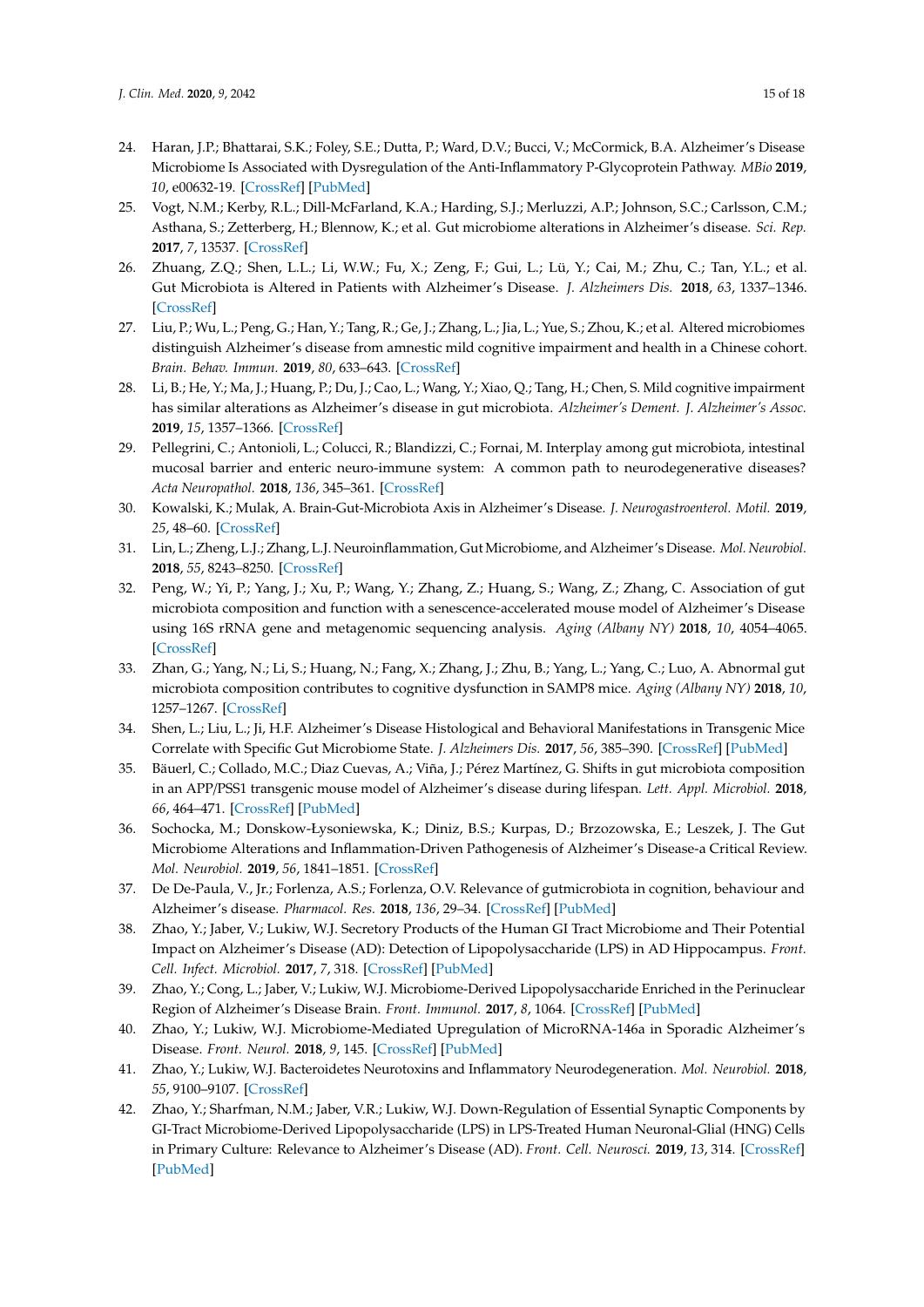- <span id="page-15-0"></span>43. Zhao, Y.; Cong, L.; Lukiw, W.J. Lipopolysaccharide (LPS) Accumulates in Neocortical Neurons of Alzheimer's Disease (AD) Brain and Impairs Transcription in Human Neuronal-Glial Primary Co-cultures. *Front. Aging Neurosci.* **2017**, *9*, 407. [\[CrossRef\]](http://dx.doi.org/10.3389/fnagi.2017.00407) [\[PubMed\]](http://www.ncbi.nlm.nih.gov/pubmed/29311897)
- <span id="page-15-1"></span>44. Wang, X.; Sun, G.; Feng, T.; Zhang, J.; Huang, X.; Wang, T.; Xie, Z.; Chu, X.; Yang, J.; Wang, H.; et al. Sodium oligomannate therapeutically remodels gut microbiota and suppresses gut bacterial amino acids-shaped neuroinflammation to inhibit Alzheimer's disease progression. *Cell Res.* **2019**, *29*, 787–803. [\[CrossRef\]](http://dx.doi.org/10.1038/s41422-019-0216-x) [\[PubMed\]](http://www.ncbi.nlm.nih.gov/pubmed/31488882)
- <span id="page-15-2"></span>45. Wu, S.C.; Cao, Z.S.; Chang, K.M.; Juang, J.L. Intestinal microbial dysbiosis aggravates the progression of Alzheimer's disease in Drosophila. *Nat. Commun.* **2017**, *8*, 24. [\[CrossRef\]](http://dx.doi.org/10.1038/s41467-017-00040-6) [\[PubMed\]](http://www.ncbi.nlm.nih.gov/pubmed/28634323)
- <span id="page-15-3"></span>46. Minter, M.R.; Zhang, C.; Leone, V.; Ringus, D.L.; Zhang, X.; Oyler-Castrillo, P.; Musch, M.W.; Liao, F.; Ward, J.F.; Holtzman, D.M.; et al. Antibiotic-induced perturbations in gut microbial diversity influences neuro-inflammation and amyloidosis in a murine model of Alzheimer's disease. *Sci. Rep.* **2016**, *6*, 30028. [\[CrossRef\]](http://dx.doi.org/10.1038/srep30028) [\[PubMed\]](http://www.ncbi.nlm.nih.gov/pubmed/27443609)
- <span id="page-15-4"></span>47. Zheng, J.; Zheng, S.J.; Cai, W.J.; Yu, L.; Yuan, B.F.; Feng, Y.Q. Stable isotope labeling combined with liquid chromatography-tandem mass spectrometry for comprehensive analysis of short-chain fatty acids. *Anal. Chim. Acta* **2019**, *1070*, 51–59. [\[CrossRef\]](http://dx.doi.org/10.1016/j.aca.2019.04.021)
- <span id="page-15-5"></span>48. Ho, L.; Ono, K.; Tsuji, M.; Mazzola, P.; Singh, R.; Pasinetti, G.M. Protective roles of intestinal microbiota derived short chain fatty acids in Alzheimer's disease-type beta-amyloid neuropathological mechanisms. *Expert Rev. Neurother.* **2018**, *18*, 83–90. [\[CrossRef\]](http://dx.doi.org/10.1080/14737175.2018.1400909) [\[PubMed\]](http://www.ncbi.nlm.nih.gov/pubmed/29095058)
- <span id="page-15-6"></span>49. Zhang, L.; Wang, Y.; Xiayu, X.; Shi, C.; Chen, W.; Song, N.; Fu, X.; Zhou, R.; Xu, Y.F.; Huang, L.; et al. Altered Gut Microbiota in a Mouse Model of Alzheimer's Disease. *J. Alzheimers Dis.* **2017**, *60*, 1241–1257. [\[CrossRef\]](http://dx.doi.org/10.3233/JAD-170020)
- <span id="page-15-7"></span>50. Tran, T.T.T.; Corsini, S.; Kellingray, L.; Hegarty, C.; Le Gall, G.; Narbad, A.; Müller, M.; Tejera, N.; O'Toole, P.W.; Minihane, A.M.; et al. APOE genotype influences the gut microbiome structure and function in humans and mice: Relevance for Alzheimer's disease pathophysiology. *FASEB J.* **2019**, *33*, 8221–8231. [\[CrossRef\]](http://dx.doi.org/10.1096/fj.201900071R)
- <span id="page-15-8"></span>51. Yuan, B.F.; Zhu, Q.F.; Guo, N.; Zheng, S.J.; Wang, Y.L.; Wang, J.; Xu, J.; Liu, S.J.; He, K.; Hu, T.; et al. Comprehensive Profiling of Fecal Metabolome of Mice by Integrated Chemical Isotope Labeling-Mass Spectrometry Analysis. *Anal. Chem.* **2018**, *90*, 3512–3520. [\[CrossRef\]](http://dx.doi.org/10.1021/acs.analchem.7b05355) [\[PubMed\]](http://www.ncbi.nlm.nih.gov/pubmed/29406693)
- <span id="page-15-9"></span>52. Vogt, N.M.; Romano, K.A.; Darst, B.F.; Engelman, C.D.; Johnson, S.C.; Carlsson, C.M.; Asthana, S.; Blennow, K.; Zetterberg, H.; Bendlin, B.B.; et al. The gut microbiota-derived metabolite trimethylamine N-oxide is elevated in Alzheimer's disease. *Alzheimers Res. Ther.* **2018**, *10*, 124. [\[CrossRef\]](http://dx.doi.org/10.1186/s13195-018-0451-2) [\[PubMed\]](http://www.ncbi.nlm.nih.gov/pubmed/30579367)
- <span id="page-15-10"></span>53. Nho, K.; Kueider-Paisley, A.; MahmoudianDehkordi, S.; Arnold, M.; Risacher, S.L.; Louie, G.; Blach, C.; Baillie, R.; Han, X.; Kastenmüller, G.; et al. Altered bile acid profile in mild cognitive impairment and Alzheimer's disease: Relationship to neuroimaging and CSF biomarkers. *Alzheimer's Dement. J. Alzheimer's Assoc.* **2019**, *15*, 232–244. [\[CrossRef\]](http://dx.doi.org/10.1016/j.jalz.2018.08.012) [\[PubMed\]](http://www.ncbi.nlm.nih.gov/pubmed/30337152)
- <span id="page-15-11"></span>54. Mancuso, C.; Santangelo, R. Alzheimer's disease and gut microbiota modifications: The long way between preclinical studies and clinical evidence. *Pharmacol. Res.* **2018**, *129*, 329–336. [\[CrossRef\]](http://dx.doi.org/10.1016/j.phrs.2017.12.009) [\[PubMed\]](http://www.ncbi.nlm.nih.gov/pubmed/29233677)
- <span id="page-15-12"></span>55. Kim, M.S.; Kim, Y.; Choi, H.; Kim, W.; Park, S.; Lee, D.; Kim, D.K.; Kim, H.J.; Choi, H.; Hyun, D.W.; et al. Transfer of a healthy microbiota reduces amyloid and tau pathology in an Alzheimer's disease animal model. *Gut* **2020**, *69*, 283–294. [\[CrossRef\]](http://dx.doi.org/10.1136/gutjnl-2018-317431) [\[PubMed\]](http://www.ncbi.nlm.nih.gov/pubmed/31471351)
- <span id="page-15-13"></span>56. Sun, J.; Xu, J.; Ling, Y.; Wang, F.; Gong, T.; Yang, C.; Ye, S.; Ye, K.; Wei, D.; Song, Z.; et al. Fecal microbiota transplantation alleviated Alzheimer's disease-like pathogenesis in APP/PS1 transgenic mice. *Transl. Psychiatry* **2019**, *9*, 189. [\[CrossRef\]](http://dx.doi.org/10.1038/s41398-019-0525-3) [\[PubMed\]](http://www.ncbi.nlm.nih.gov/pubmed/31383855)
- <span id="page-15-14"></span>57. Lee, H.J.; Lee, K.E.; Kim, J.K.; Kim, D.H. Suppression of gut dysbiosis by Bifidobacterium longum alleviates cognitive decline in 5XFAD transgenic and aged mice. *Sci. Rep.* **2019**, *9*, 11814. [\[CrossRef\]](http://dx.doi.org/10.1038/s41598-019-48342-7) [\[PubMed\]](http://www.ncbi.nlm.nih.gov/pubmed/31413350)
- <span id="page-15-15"></span>58. Kobayashi, Y.; Sugahara, H.; Shimada, K.; Mitsuyama, E.; Kuhara, T.; Yasuoka, A.; Kondo, T.; Abe, K.; Xiao, J.Z. Therapeutic potential of Bifidobacterium breve strain A1 for preventing cognitive impairment in Alzheimer's disease. *Sci. Rep.* **2017**, *7*, 13510. [\[CrossRef\]](http://dx.doi.org/10.1038/s41598-017-13368-2)
- <span id="page-15-16"></span>59. Rezaei Asl, Z.; Sepehri, G.; Salami,M. Probiotic treatment improves the impaired spatial cognitive performance and restores synaptic plasticity in an animal model of Alzheimer's disease. *Behav. Brain Res.* **2019**, *376*, 112183. [\[CrossRef\]](http://dx.doi.org/10.1016/j.bbr.2019.112183) [\[PubMed\]](http://www.ncbi.nlm.nih.gov/pubmed/31472194)
- <span id="page-15-17"></span>60. Bonfili, L.; Cecarini, V.; Berardi, S.; Scarpona, S.; Suchodolski, J.S.; Nasuti, C.; Fiorini, D.; Boarelli, M.C.; Rossi, G.; Eleuteri, A.M. Microbiota modulation counteracts Alzheimer's disease progression influencing neuronal proteolysis and gut hormones plasma levels. *Sci. Rep.* **2017**, *7*, 2426. [\[CrossRef\]](http://dx.doi.org/10.1038/s41598-017-02587-2)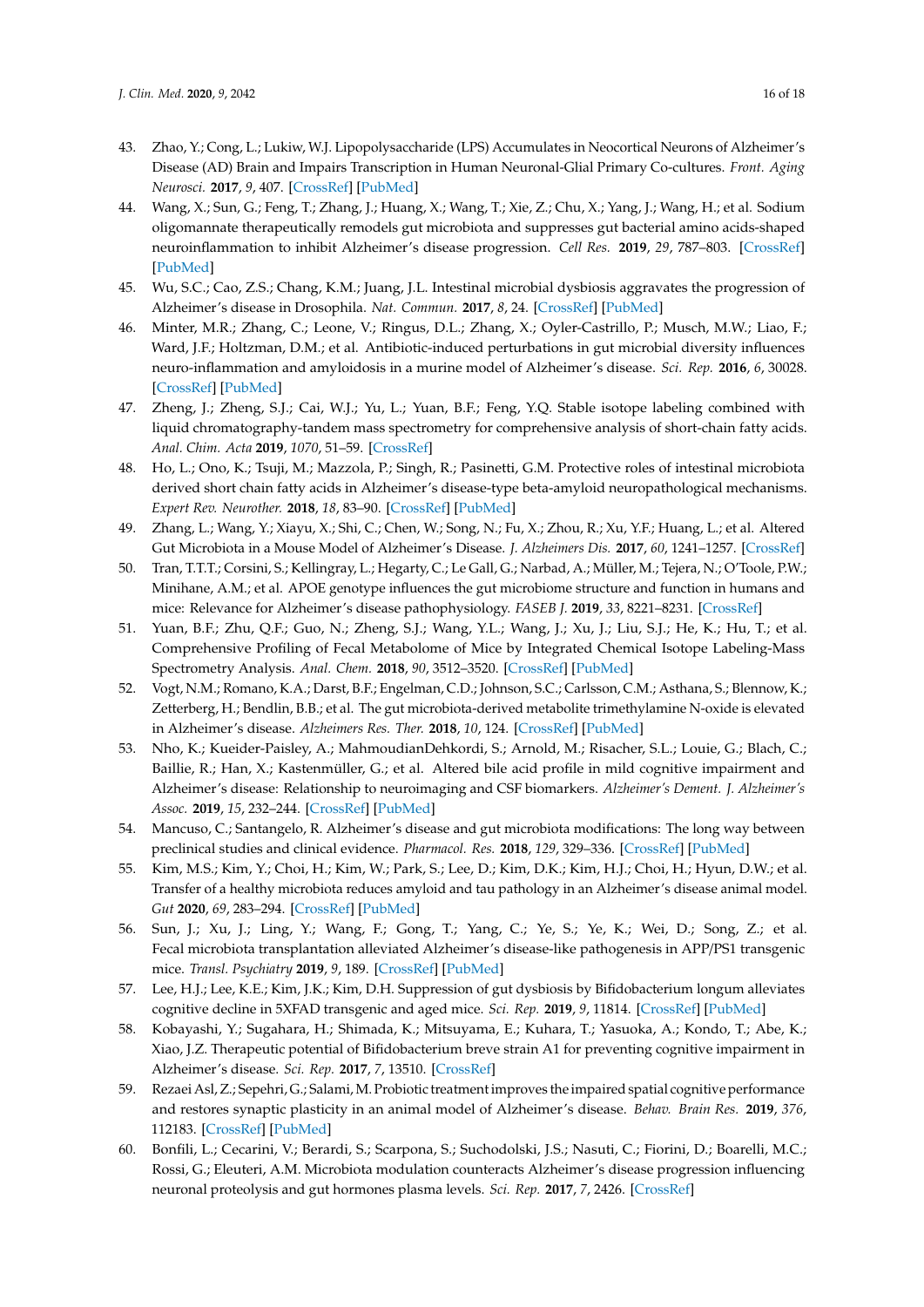- <span id="page-16-0"></span>61. Bonfili, L.; Cecarini, V.; Cuccioloni, M.; Angeletti, M.; Berardi, S.; Scarpona, S.; Rossi, G.; Eleuteri, A.M. SLAB51 Probiotic Formulation Activates SIRT1 Pathway Promoting Antioxidant and Neuroprotective Effects in an AD Mouse Model. *Mol. Neurobiol.* **2018**, *55*, 7987–8000. [\[CrossRef\]](http://dx.doi.org/10.1007/s12035-018-0973-4)
- <span id="page-16-1"></span>62. Hoffman, J.D.; Yanckello, L.M.; Chlipala, G.; Hammond, T.C.; McCulloch, S.D.; Parikh, I.; Sun, S.; Morganti, J.M.; Green, S.J.; Lin, A.L. Dietary inulin alters the gut microbiome, enhances systemic metabolism and reduces neuroinflammation in an APOE4 mouse model. *PLoS ONE* **2019**, *14*, e0221828. [\[CrossRef\]](http://dx.doi.org/10.1371/journal.pone.0221828) [\[PubMed\]](http://www.ncbi.nlm.nih.gov/pubmed/31461505)
- <span id="page-16-2"></span>63. Westfall, S.; Lomis, N.; Prakash, S. A novel synbiotic delays Alzheimer's disease onset via combinatorial gut-brain-axis signaling in Drosophila melanogaster. *PLoS ONE* **2019**, *14*, e0214985. [\[CrossRef\]](http://dx.doi.org/10.1371/journal.pone.0214985) [\[PubMed\]](http://www.ncbi.nlm.nih.gov/pubmed/31009489)
- <span id="page-16-3"></span>64. Ma, D.; Wang, A.C.; Parikh, I.; Green, S.J.; Hoffman, J.D.; Chlipala, G.; Murphy, M.P.; Sokola, B.S.; Bauer, B.; Hartz, A.M.S.; et al. Ketogenic diet enhances neurovascular function with altered gut microbiome in young healthy mice. *Sci. Rep.* **2018**, *8*, 6670. [\[CrossRef\]](http://dx.doi.org/10.1038/s41598-018-25190-5) [\[PubMed\]](http://www.ncbi.nlm.nih.gov/pubmed/29703936)
- <span id="page-16-4"></span>65. Nagpal, R.; Neth, B.J.; Wang, S.; Craft, S.; Yadav, H. Modified Mediterranean-ketogenic diet modulates gut microbiome and short-chain fatty acids in association with Alzheimer's disease markers in subjects with mild cognitive impairment. *EBioMedicine* **2019**, *47*, 529–542. [\[CrossRef\]](http://dx.doi.org/10.1016/j.ebiom.2019.08.032) [\[PubMed\]](http://www.ncbi.nlm.nih.gov/pubmed/31477562)
- <span id="page-16-5"></span>66. DaSilva, N.A.; Nahar, P.P.; Ma, H.; Eid, A.; Wei, Z.; Meschwitz, S.; Zawia, N.H.; Slitt, A.L.; Seeram, N.P. Pomegranate ellagitannin-gut microbial-derived metabolites, urolithins, inhibit neuroinflammation in vitro. *Nutr. Neurosci.* **2019**, *22*, 185–195. [\[CrossRef\]](http://dx.doi.org/10.1080/1028415X.2017.1360558)
- <span id="page-16-6"></span>67. Yuan, T.; Ma, H.; Liu, W.; Niesen, D.B.; Shah, N.; Crews, R.; Rose, K.N.; Vattem, D.A.; Seeram, N.P. Pomegranate's Neuroprotective Effects against Alzheimer's Disease Are Mediated by Urolithins, Its Ellagitannin-Gut Microbial Derived Metabolites. *ACS Chem. Neurosci.* **2016**, *7*, 26–33. [\[CrossRef\]](http://dx.doi.org/10.1021/acschemneuro.5b00260)
- <span id="page-16-7"></span>68. Sun, J.; Liu, S.; Ling, Z.; Wang, F.; Ling, Y.; Gong, T.; Fang, N.; Ye, S.; Si, J.; Liu, J. Fructooligosaccharides Ameliorating Cognitive Deficits and Neurodegeneration in APP/PS1 Transgenic Mice through Modulating Gut Microbiota. *J. Agric. Food Chem.* **2019**, *67*, 3006–3017. [\[CrossRef\]](http://dx.doi.org/10.1021/acs.jafc.8b07313) [\[PubMed\]](http://www.ncbi.nlm.nih.gov/pubmed/30816709)
- <span id="page-16-8"></span>69. Xin, Y.; Diling, C.; Jian, Y.; Ting, L.; Guoyan, H.; Hualun, L.; Xiaocui, T.; Guoxiao, L.; Ou, S.; Chaoqun, Z.; et al. Effects of Oligosaccharides From Morinda officinalis on Gut Microbiota and Metabolome of APP/PS1 Transgenic Mice. *Front. Neurol.* **2018**, *9*, 412. [\[CrossRef\]](http://dx.doi.org/10.3389/fneur.2018.00412)
- <span id="page-16-9"></span>70. Chen, D.; Yang, X.; Yang, J.; Lai, G.; Yong, T.; Tang, X.; Shuai, O.; Zhou, G.; Xie, Y.; Wu, Q. Prebiotic Effect of Fructooligosaccharides from Morinda officinalis on Alzheimer's Disease in Rodent Models by Targeting the Microbiota-Gut-Brain Axis. *Front. Aging Neurosci.* **2017**, *9*, 403. [\[CrossRef\]](http://dx.doi.org/10.3389/fnagi.2017.00403)
- <span id="page-16-10"></span>71. Wang, J.; Lei, X.; Xie, Z.; Zhang, X.; Cheng, X.; Zhou, W.; Zhang, Y. CA-30, an oligosaccharide fraction derived from Liuwei Dihuang decoction, ameliorates cognitive deterioration via the intestinal microbiome in the senescence-accelerated mouse prone 8 strain. *Aging (Albany NY)* **2019**, *11*, 3463–3486. [\[CrossRef\]](http://dx.doi.org/10.18632/aging.101990)
- <span id="page-16-11"></span>72. Wang, J.; Ye, F.; Cheng, X.; Zhang, X.; Liu, F.; Liu, G.; Ni, M.; Qiao, S.; Zhou, W.; Zhang, Y. The Effects of LW-AFC on Intestinal Microbiome in Senescence-Accelerated Mouse Prone 8 Strain, a Mouse Model of Alzheimer's Disease. *J. Alzheimers Dis.* **2016**, *53*, 907–919. [\[CrossRef\]](http://dx.doi.org/10.3233/JAD-160138) [\[PubMed\]](http://www.ncbi.nlm.nih.gov/pubmed/27340848)
- <span id="page-16-12"></span>73. Leblhuber, F.; Steiner, K.; Schuetz, B.; Fuchs, D.; Gostner, J.M. Probiotic Supplementation in Patients with Alzheimer's Dementia—An Explorative Intervention Study. *Curr. Alzheimer Res.* **2018**, *15*, 1106–1113. [\[CrossRef\]](http://dx.doi.org/10.2174/1389200219666180813144834) [\[PubMed\]](http://www.ncbi.nlm.nih.gov/pubmed/30101706)
- <span id="page-16-13"></span>74. Leblhuber, F.; Steiner, K.; Schuetz, B.; Fuchs, D. Commentary: Does Severity of Alzheimer's Disease Contribute to Its Responsiveness to Modifying Gut Microbiota? A Double Blind Clinical Trial. *Front. Neurol.* **2019**, *10*, 667. [\[CrossRef\]](http://dx.doi.org/10.3389/fneur.2019.00667) [\[PubMed\]](http://www.ncbi.nlm.nih.gov/pubmed/31333558)
- <span id="page-16-14"></span>75. Agahi, A.; Hamidi, G.A.; Daneshvar, R.; Hamdieh, M.; Soheili, M.; Alinaghipour, A.; Esmaeili Taba, S.M.; Salami, M. Does Severity of Alzheimer's Disease Contribute to Its Responsiveness to Modifying Gut Microbiota? A Double Blind Clinical Trial. *Front. Neurol.* **2018**, *9*, 662. [\[CrossRef\]](http://dx.doi.org/10.3389/fneur.2018.00662) [\[PubMed\]](http://www.ncbi.nlm.nih.gov/pubmed/30158897)
- <span id="page-16-15"></span>76. Brandscheid, C.; Schuck, F.; Reinhardt, S.; Schäfer, K.H.; Pietrzik, C.U.; Grimm,M.; Hartmann, T.; Schwiertz, A.; Endres, K. Altered Gut Microbiome Composition and Tryptic Activity of the 5xFAD Alzheimer's Mouse Model. *J. Alzheimers Dis.* **2017**, *56*, 775–788. [\[CrossRef\]](http://dx.doi.org/10.3233/JAD-160926)